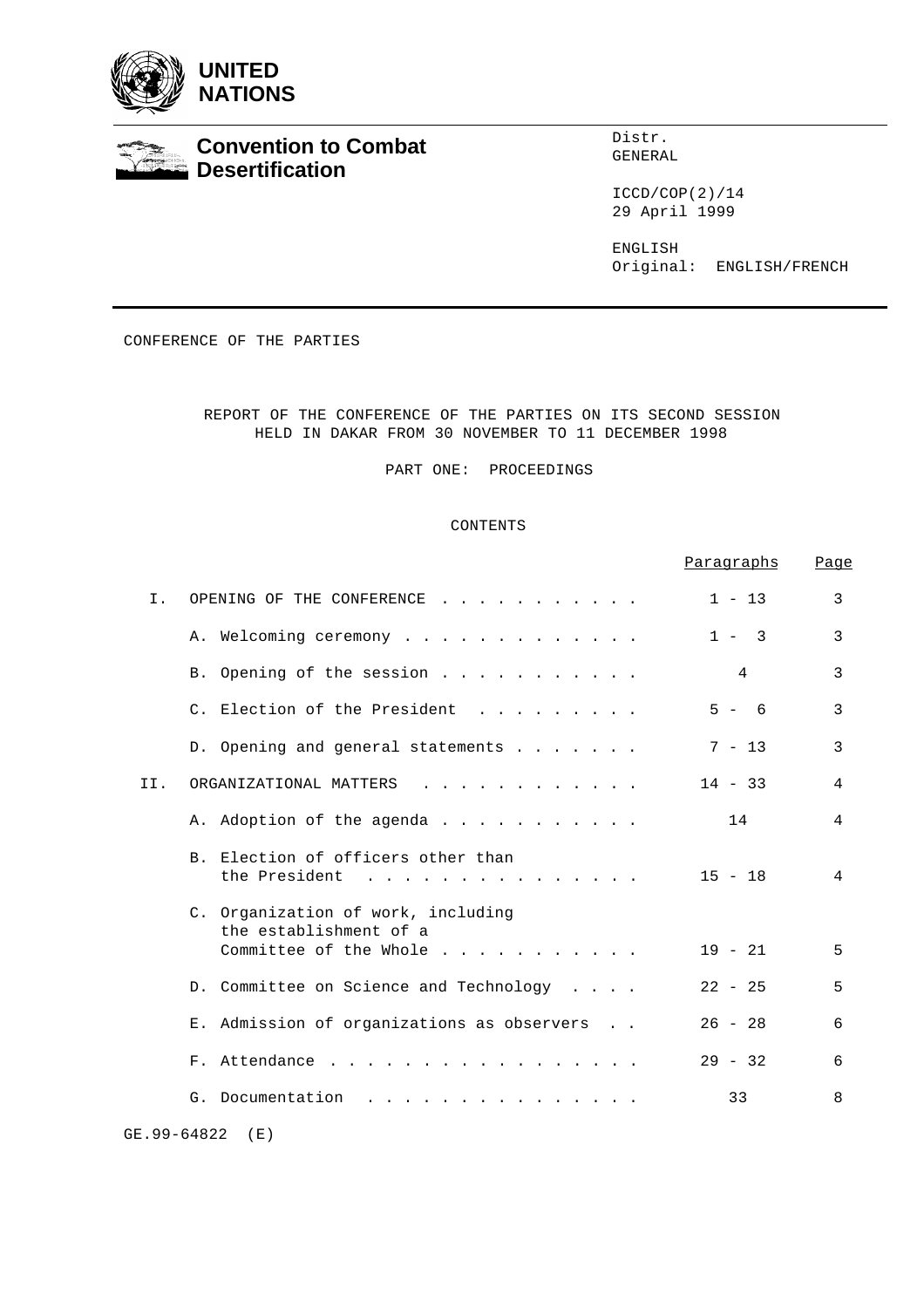CONTENTS (continued)

|      |                                                                                                                                                                                                                                                  | Paragraphs | Page |
|------|--------------------------------------------------------------------------------------------------------------------------------------------------------------------------------------------------------------------------------------------------|------------|------|
| III. | SPECIAL SEGMENT ON CONVENTION IMPLEMENTATION<br>$(aqenda item 3)$                                                                                                                                                                                | $34 - 35$  | 8    |
| IV.  | DECISIONS AND RESOLUTIONS ADOPTED BY THE<br>CONFERENCE OF THE PARTIES                                                                                                                                                                            | $36 - 53$  | 8    |
|      | A. Decisions taken directly in the Plenary                                                                                                                                                                                                       | $36 - 37$  | 8    |
|      | B. Decision taken on the recommendation of<br>the Bureau                                                                                                                                                                                         | 38         | 9    |
|      | C. Decisions taken on the recommendation of<br>the Committee of the Whole                                                                                                                                                                        | 39 - 47    | 9    |
|      | D. Decisions taken on the recommendation of<br>the Committee on Science and Technology                                                                                                                                                           | $48 - 51$  | 11   |
|      | E. Programme and budget: review of the situation<br>regarding extrabudgetary funds in 1998                                                                                                                                                       | 52         | 12   |
|      | F. Resolutions<br>and the contract of the contract of the contract of the contract of the contract of the contract of the contract of the contract of the contract of the contract of the contract of the contract of the contract of the contra | 53         | 12   |
| V.   | CONCLUSION OF THE SESSION                                                                                                                                                                                                                        | $54 - 58$  | 12   |
|      | A. Adoption of the report on credentials                                                                                                                                                                                                         | 54         | 12   |
|      | B. Date and venue of the third session of the<br>Conference of the Parties                                                                                                                                                                       | 55         | 13   |
|      | C. Adoption of the report of the Conference of<br>the Parties on its second session $\ldots$ .                                                                                                                                                   | 56         | 13   |
|      | D. Closure of the session                                                                                                                                                                                                                        | $57 - 58$  | 13   |
|      | Annexes                                                                                                                                                                                                                                          |            |      |
| Ι.   | Summaries of statements made at the welcoming ceremony                                                                                                                                                                                           |            | 14   |
| II.  | Summaries of opening and general statements                                                                                                                                                                                                      |            | 16   |
| III. | List of speakers at the special segment                                                                                                                                                                                                          |            | 20   |
| IV.  | President's summary of statements made during the<br>special segment $\ldots$                                                                                                                                                                    |            | 26   |
| V.   | Declaration by Members of Parliaments                                                                                                                                                                                                            |            | 27   |
| VI.  | Summaries of statements made at the closing ceremony                                                                                                                                                                                             |            | 30   |
| VII. | List of documents before the Conference of the Parties                                                                                                                                                                                           |            | 32   |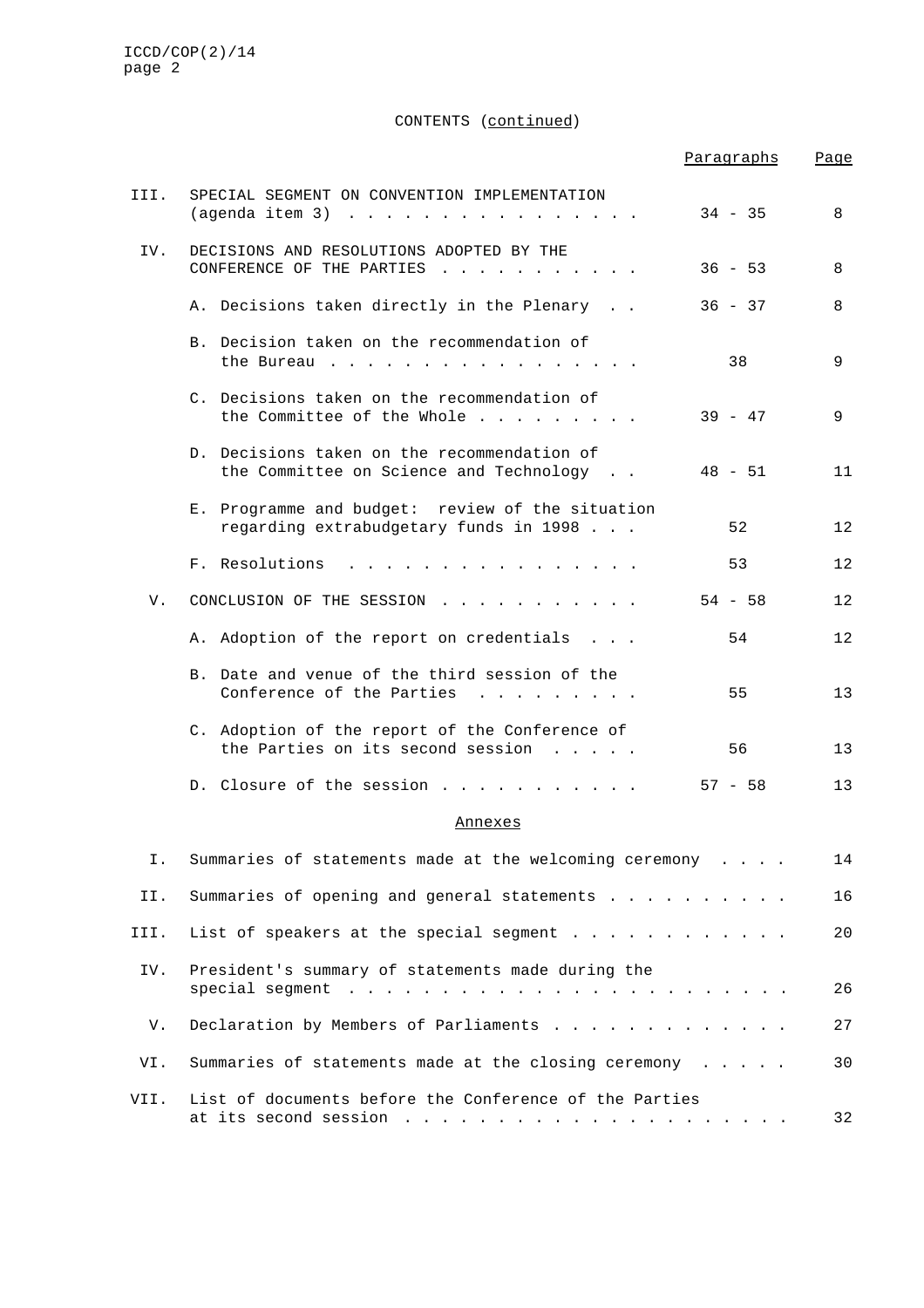#### I. OPENING OF THE CONFERENCE

#### A. Welcoming ceremony

1. On 30 November 1998, H.E. Mr. Abdou Diouf, President of the Republic of Senegal, opened the welcoming ceremony and made a statement.

2. Statements were made by the Under-Secretary-General for Economic and Social Affairs, who also conveyed a message from the Secretary-General of the United Nations, and by the Executive Secretary of the secretariat of the Convention.

3. Summaries of the statements made during the welcoming ceremony are to be found in annex I.

# B. Opening of the session

4. The second session of the Conference of the Parties, convened pursuant to article 22 of the United Nations Convention to Combat Desertification, was opened in Dakar, Senegal, on 30 November 1998, by the representative of the President of the first session of the Conference of the Parties.

### C. Election of the President (Agenda item 1)

5. At its 1st plenary meeting, on 30 November, the Conference elected Mr. Souty Touré, Minister for the Environment and Protection of Nature of the Republic of Senegal, as President by acclamation.

6. At the same meeting, the President made a statement.

### D. Opening and general statements

7. At the 1st plenary meeting, on 30 November, the Under-Secretary-General for Economic and Social Affairs of the United Nations Secretariat made a statement.

8. At the same meeting, the Executive Secretary of the secretariat of the Convention to Combat Desertification made a statement.

9. Also at the same meeting, statements were made by the representatives of Indonesia (on behalf of the States members of the Group of 77), Austria (on behalf of the States members of the European Union), Canada (also on behalf of Australia, Iceland, Japan, Norway, the Republic of Korea, Switzerland, Turkey and the United States of America) and Ecuador (on behalf of the Latin American and Caribbean Group).

10. The representative of Third World Environment and Development (ENDA-TM) also made a statement on behalf of the community of non-governmental organizations.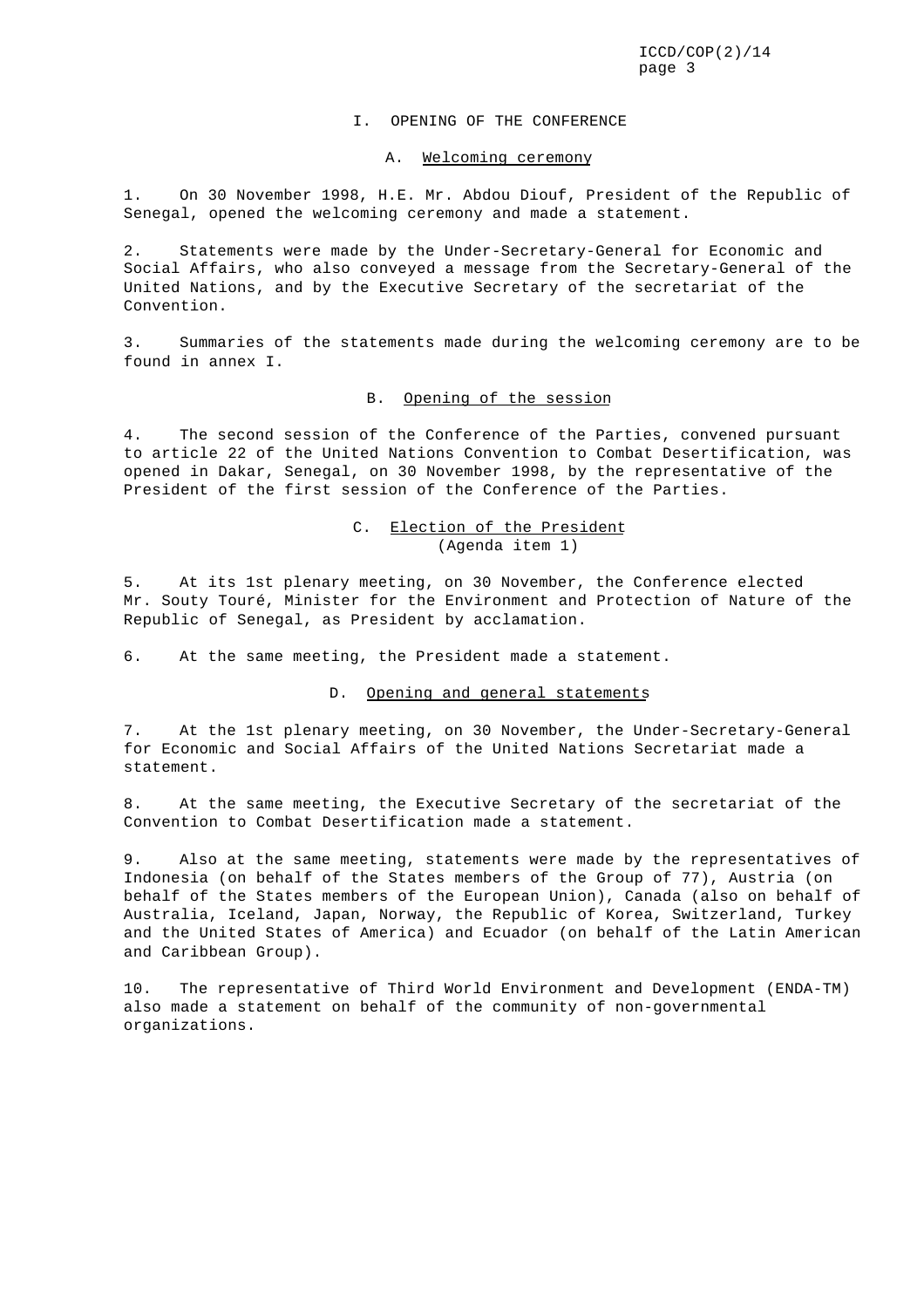11. At the 2nd plenary meeting, statements were made by the Executive Secretary of the secretariat of the Convention on Wetlands (Ramsar Convention) and the representative of the secretariat of the Convention on Biological Diversity. Statements were also made by the representatives of the following intergovernmental organizations: League of Arab States, Intergovernmental Authority on Development. Statements were made by the representatives of the World Meteorological Organization, the Food and Agriculture Organization of the United Nations and the United Nations Educational, Scientific and Cultural Organization. The representative of the United Nations Environment Programme also made a statement.

12. At the 5th plenary meeting, on 7 December, the Vice-President of the World Bank, Mr. Ian Johnson, made a statement.

13. Summaries of the opening and general statements referred to in paragraphs 7-12 are to be found in annex II.

II. ORGANIZATIONAL MATTERS

### A. Adoption of the agenda (Agenda item 3)

14. At the 1st plenary meeting, on 30 November, following statements by the representative of Austria (on behalf of the States members of the European Union) and Benin (on behalf of the African Group), the Conference adopted its agenda as contained in document ICCD/COP(2)/1 and Corr.1.

### B. Election of officers other than the President (Agenda item 2)

15. At its 1st plenary meeting, on 30 November, the Conference heard statements by the chairmen of the regional groups, who put forward candidates for the posts of Vice-President of the Conference and for the post of Chairperson of the Committee on Science and Technology.

16. At the same meeting, the Conference elected Mr. Mohammad Reza H.K. Jabbari (Islamic Republic of Iran) as Chairperson of the Committee on Science and Technology at its second session, who served ex officio as a member of the Bureau of the second session.

17. At the 3rd plenary meeting, on 1 December, the representative of Benin stated on behalf of the African Group that, Africa being host continent of the second session of the Conference of the Parties, it wished to show understanding and flexibility with respect to that group's representation on the Bureau. Accordingly, the African Group was prepared to conform to the consensus by claiming only two members for the Bureau of the second session, on the understanding that it intends to claim three members in a Bureau of 11 members for the third and subsequent sessions.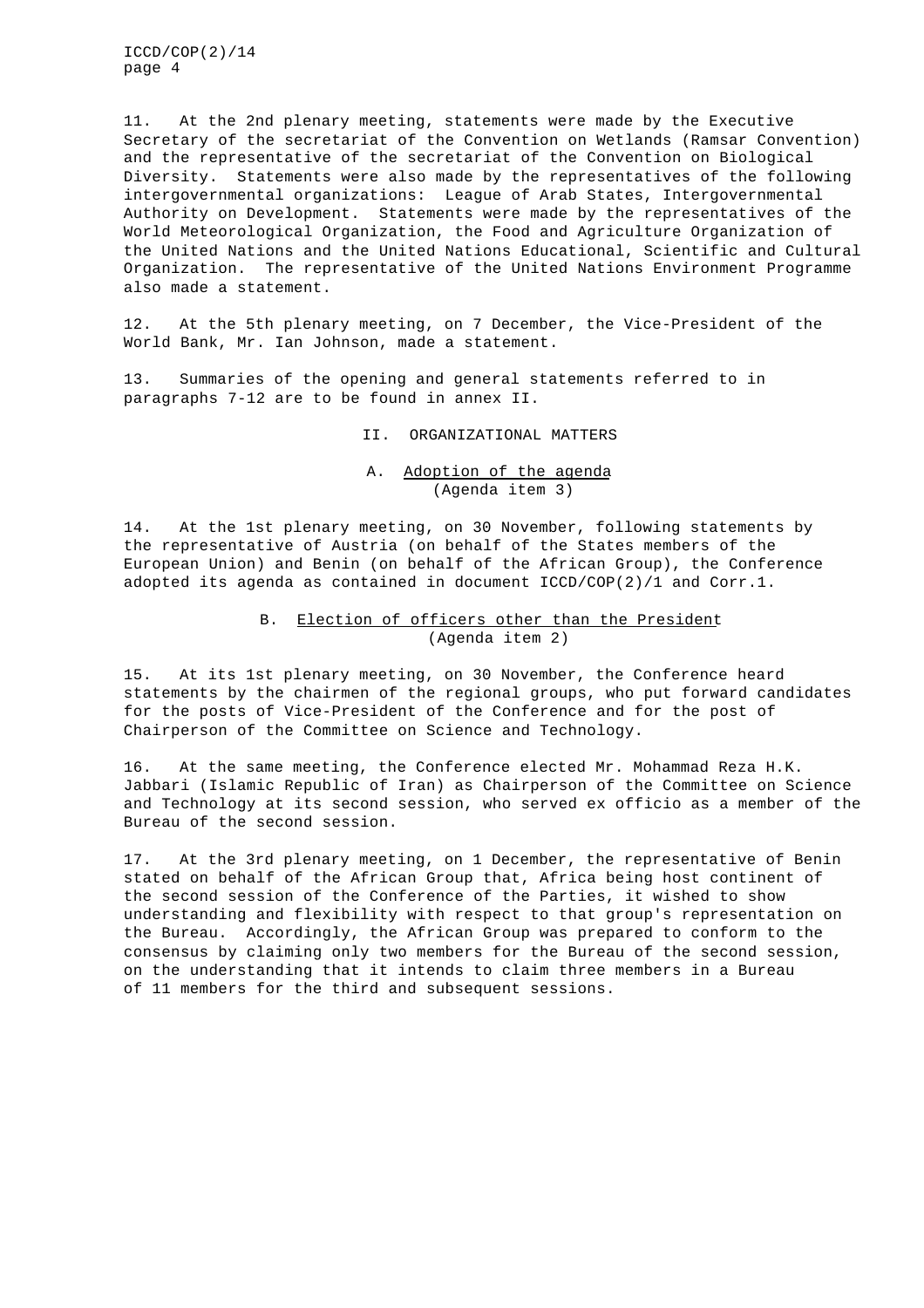18. At the same meeting, the Conference then elected by acclamation the following officers to serve on its Bureau for the second session in addition to the President and Chairperson of the Committee on Science and Technology:

### Vice-Presidents:

Mr. John Ashe (Antigua and Barbuda) Ms. María Julia Alsogaray (Argentina) Mr. Jafarov Ogtay (Azerbaijan) Mr. Marc Gedopt (Belgium) Mr. Olivier Jalbert (Canada) Mr. Abdelmajid Khabour (Jordan) Mr. Ali Saad Altokhais (Saudi Arabia) Mr. Hatem Ben Salem (Tunisia)

### Vice-President-cum-Rapporteur:

Mr. Samvel Baloyan (Armenia)

# C. Organization of work, including the establishment of a Committee of the Whole (Agenda item 3)

19. At its 1st plenary meeting, on 30 November, the Conference approved the proposed organization of work for the session, as contained in document ICCD/COP(2)/1, annex II, and Corr.1.

#### Establishment of the Committee of the Whole

20. At its 1st plenary meeting, on 30 November, the Conference decided to establish a Committee of the Whole at its second session to consider outstanding issues for adoption by the Conference.

21. At its 3rd plenary meeting, on 1 December, upon the proposal of the President, the Conference designated Mr. Marc Gedopt (Belgium) as Chairman of the Committee of the Whole.

#### D. Committee on Science and Technology

22. The Committee on Science and Technology was convened under the chairmanship of Mr. Mohammad Reza H.K. Jabbari (Islamic Republic of Iran). The Committee held seven meetings, from 1 to 4 December 1998.

23. The Committee had before it the following agenda:

- 1. Opening of the session.
- 2. Election of vice-chairpersons.
- 3. Adoption of the agenda and organization of work.
- 4. Benchmarks and indicators.
- 5. Survey and evaluation of existing networks, institutions, agencies and bodies.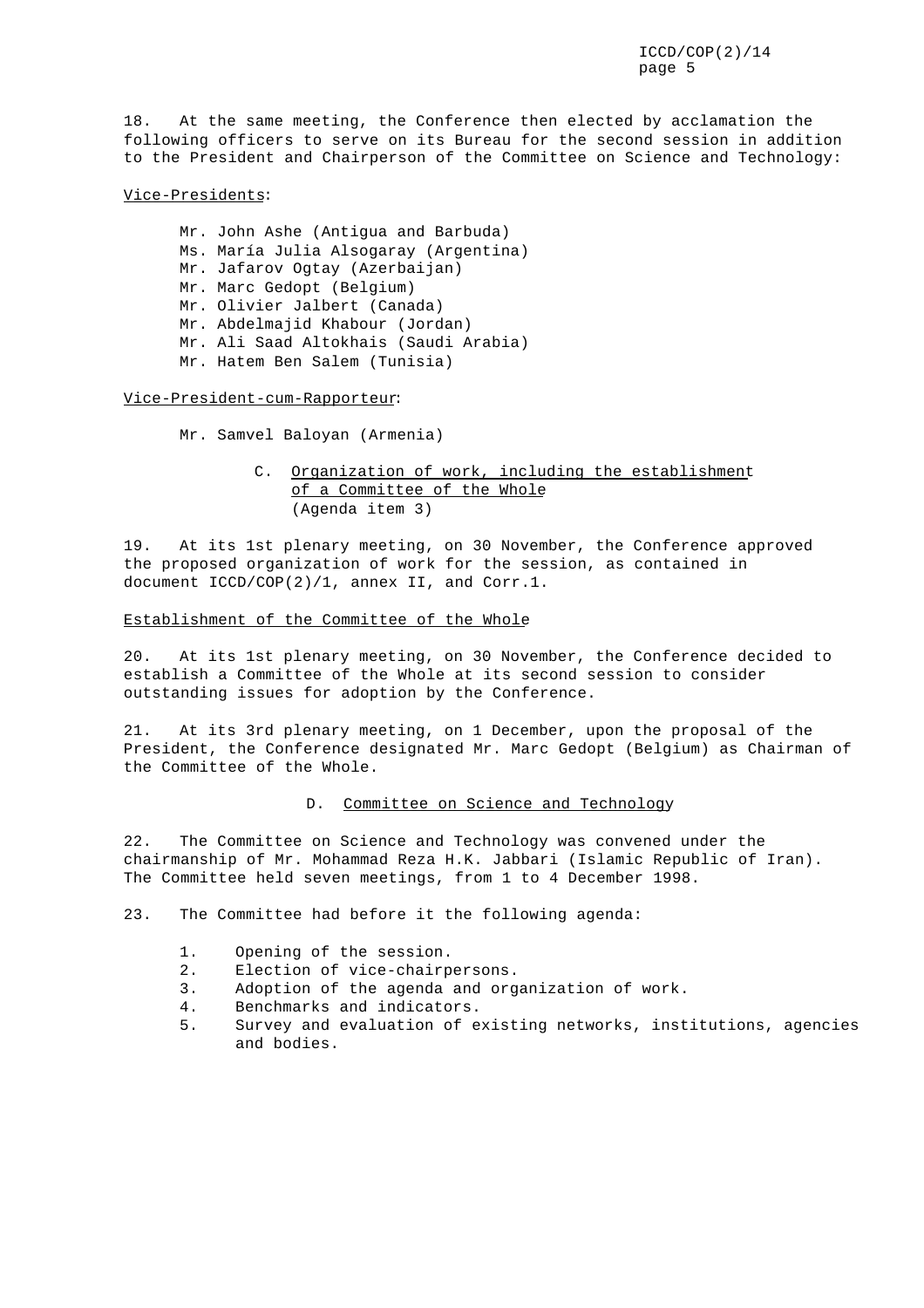- 6. Report on the work of other bodies performing work similar to that envisaged for the Committee on Science and Technology.
- 7. Traditional knowledge.
- 8. Future work programme of the Committee.
- 9. Roster of independent experts.
- 10. Creation, if necessary, of an ad hoc panel or panels.
- 11. Other matters.
- 12. Report of the session.

24. At its 2nd meeting, on 1 December, the Committee elected the following vice-chairpersons by acclamation  $\underline{1}/:$  Mr. Samuel Mutiso (Kenya), Mr. Guido Soto (Chile) and Ms. Linda Brown (United Kingdom of Great Britain and Northern Ireland).

25. The Committee on Science and Technology made a number of recommendations to the Conference of the Parties, which took action on them at its 5th, 10th and 12th meetings, on 7, 10 and 11 December (see paragraphs 48-51).

### E. Admission of organizations as observers (Agenda item 5)

#### Observer status for intergovernmental organizations

26. At its 3rd plenary meeting, on 1 December, the Conference decided to accord observer status to the intergovernmental organizations listed in document ICCD/COP(2)/12, annex I.

27. At its 4th plenary meeting, on 4 December, the Conference decided to accord observer status to the intergovernmental organizations listed in document ICCD/COP(2)/12/Add.1, annex I (namely the International Center for Agricultural Research in the Dry Areas and the International Plant Genetic Resources Institute).

### Accreditation of non-governmental organizations

28. At its 3rd plenary meeting, on 1 December, the Conference also decided to accredit the non-governmental organizations listed in document ICCD/COP(2)/12, annex III.

### F. Attendance

29. The second session of the Conference of the Parties was attended by representatives of the following 113 Parties to the United Nations Convention to Combat Desertification:

| Algeria             | Belgium      | Canada          |
|---------------------|--------------|-----------------|
| Angola              | Belize       | Cape Verde      |
| Antigua and Barbuda | Benin        | Central African |
| Argentina           | Bolivia      | Republic        |
| Armenia             | Botswana     | Chad            |
| Austria             | Brazil       | Chile           |
| Azerbaijan          | Burkina Faso | China           |
| Bangladesh          | Burundi      | Comoros         |
| Barbados            | Cameroon     | Cook Islands    |
|                     |              |                 |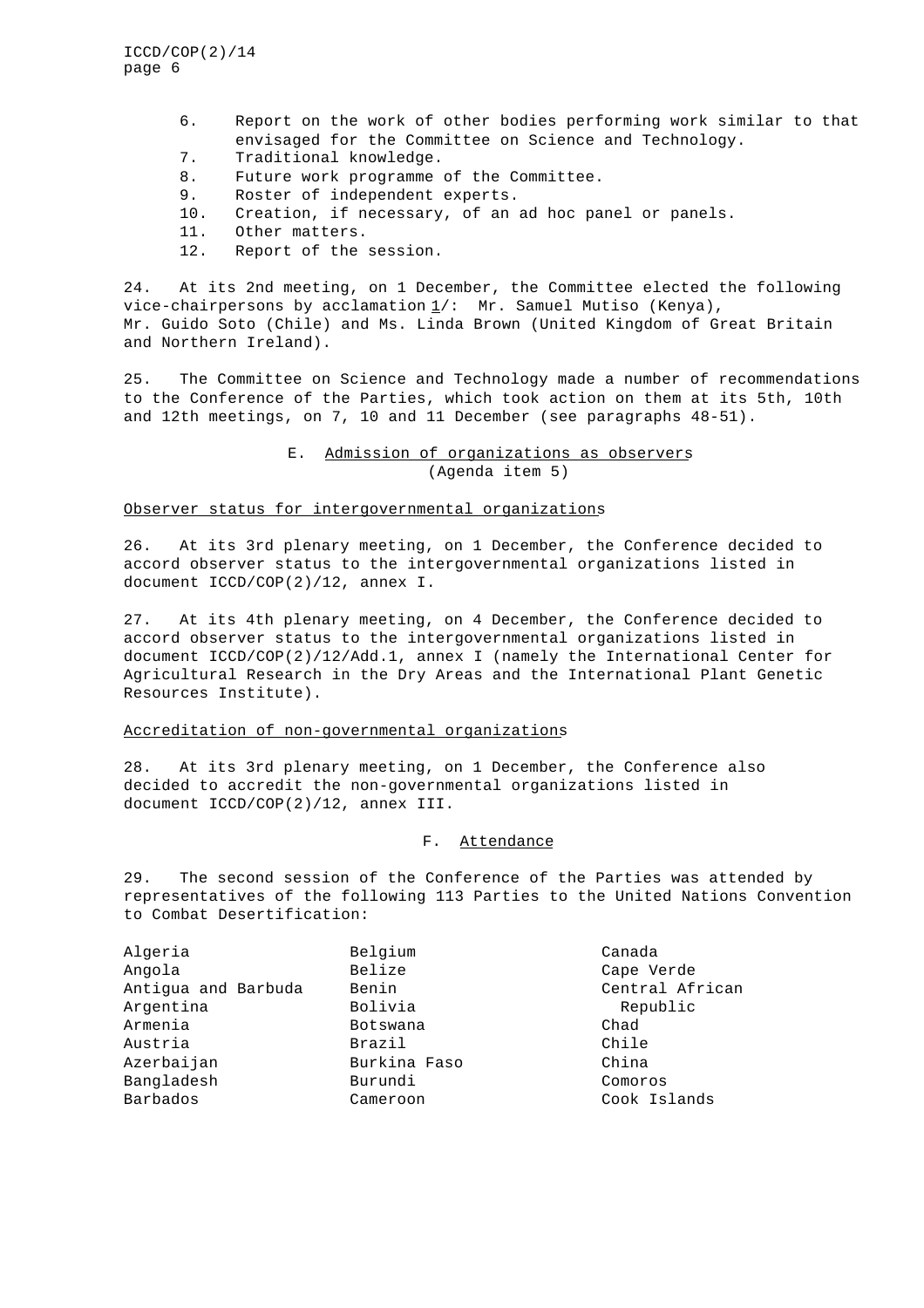Costa Rica **Italy** Paraguay Cuba Jamaica Peru Democratic Republic Japan Democratic Republic Dapan Denmark Kazakhstan Saint Lucia Djibouti Kenya Sao Tome and Principe Dominican Republic Kuwait Ecuador Kyrgyzstan Senegal Egypt Lao People's South Africa El Salvador Democratic Republic Spain Eritrea Lesotho Sudan Ethiopia  $Libyan$  Arab Jamahiriya European Community Luxembourg Current Sweden Fiji Madagascar Switzerland Finland Malawi Malawi Syrian Arab Republic France Mali Manuel Manuel Manuel Manuel Manuel Manuel Manuel Tajikistan Gambia Mauritania Togo Germany Mexico Tunisia Ghana **Mongolia** Mongolia Turkey Greece Morocco Monocco Turkmenistan Guinea Mozambique Uganda Guinea-Bissau Myanmar Myanmar United Kingdom of Haiti Namibia Great Britain and Honduras Nepal Northern Ireland India 1992 Niger 1993 Niger Niger 1994 Niger 1994 Niger 1995 Niger 1997 Niger 1997 Niger 1997 Niger 1997 Niger Indonesia  $N$ igeria  $V$ iet Nam Iran (Islamic Niue Yemen Republic of) Norway Ireland Pakistan Zimbabwe

of the Congo Sordan and Romania Israel Panama

Iceland Netherlands United Republic of Tanzania

30. The session was also attended by observers from the following 13 States not Parties to the Convention:

Australia Czech Republic Holy See Japan Nauru Philippines Poland Republic of Korea Russian Federation Rwanda Thailand Tuvalu United States of America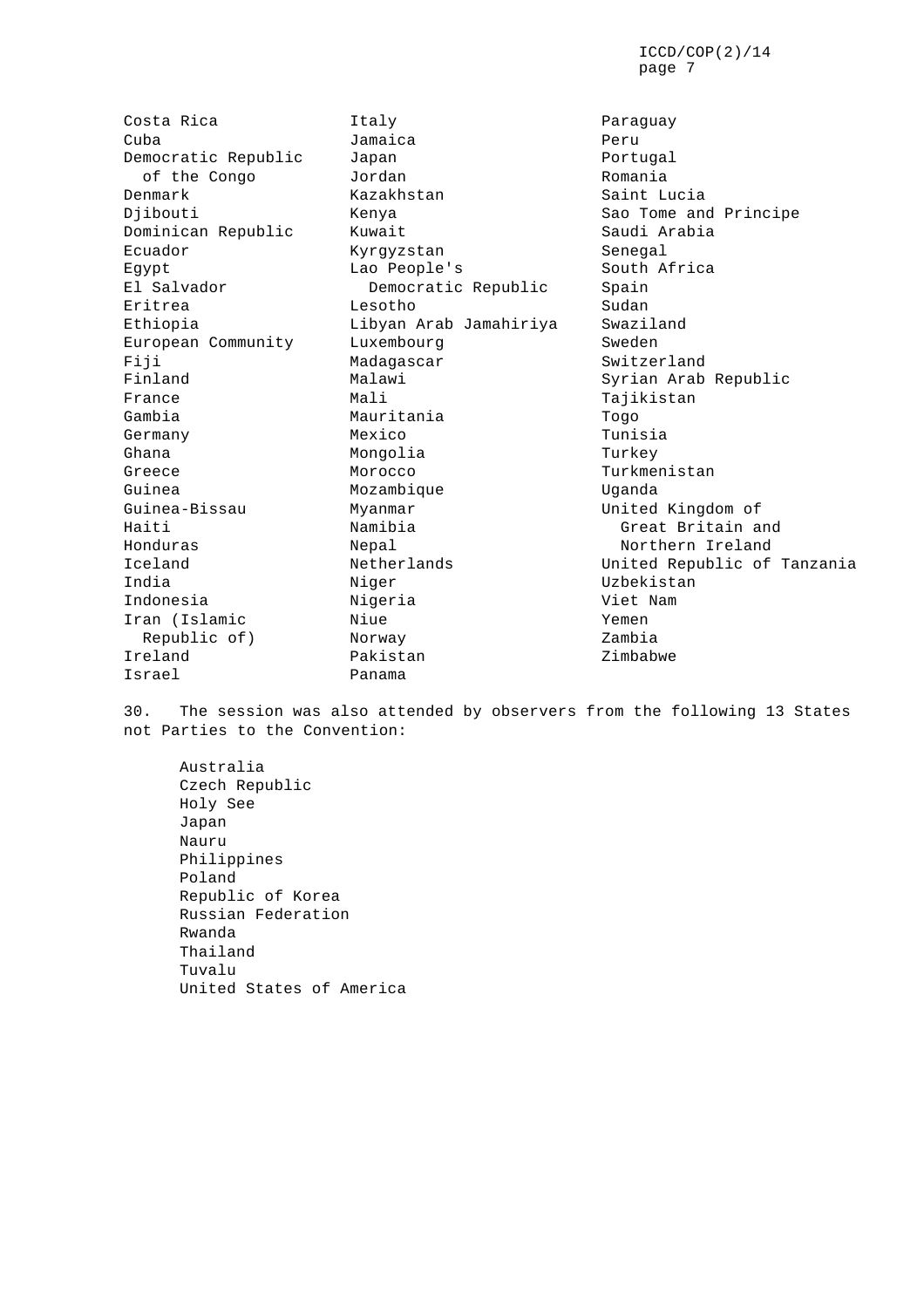31. The following United Nations offices and programmes were represented:

United Nations Conference on Trade and Development (UNCTAD) United Nations Development Programme (UNDP) United Nations Environment Programme (UNEP) United Nations High Commissioner for Refugees (UNHCR) United Nations Institute for Training and Research (UNITAR) United Nations Department for Economic and Social Affairs (UNDESA) United Nations University (UNU) World Food Programme (WFP)

32. The following specialized agencies and other organizations of the United Nations system were represented:

Food and Agriculture Organization of the United Nations (FAO) Global Environment Facility (GEF) International Fund for Agricultural Development (IFAD) International Labour Organization (ILO) Secretariat of the Convention on Biological Diversity (CBD) Secretariat of the Convention on the Conservation of Migratory Species of Wild Animals (CMS) Secretariat of the United Nations Framework Convention on Climate Change (UNFCCC) United Nations Educational, Scientific and Cultural Organization (UNESCO) World Bank World Meteorological Organization (WMO)

#### G. Documentation

33. The documents before the Conference of the Parties at its second session are listed in annex VII below.

III. SPECIAL SEGMENT ON CONVENTION IMPLEMENTATION

34. A list of speakers at the special segment on ways and means by which the Conference of the Parties could promote the timely and effective implementation of the Convention is to be found in annex III.

35. The President's summary regarding the special segment is to be found in annex IV.

IV. DECISIONS AND RESOLUTIONS ADOPTED BY THE CONFERENCE OF THE PARTIES

### A. Decisions taken directly in the Plenary

36. At its 10th meeting, on 10 December, the Conference took the following decision:

24/COP.2 Date and venue of the third session of the Conference of the Parties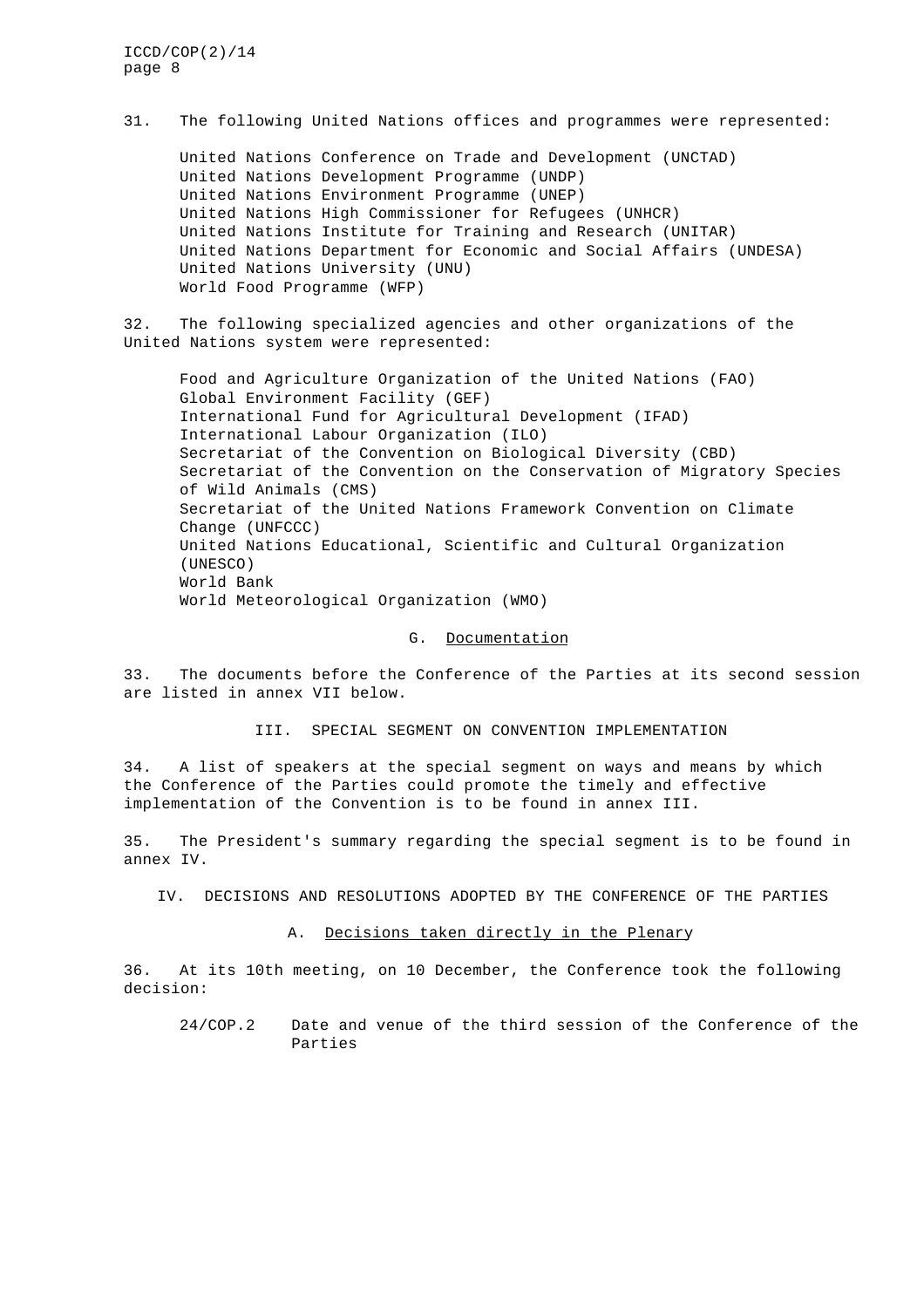37. At its 12th meeting, on 11 December, the Conference took the following decision:

23/COP.2 Report on the Round Table of Parliamentarians

The Declaration referred to in decision 23/COP.2 is attached as annex V to this report.

### B. Decision taken on the recommendation of the Bureau

38. At its 12th meeting, on 11 December, the Conference took the following decision on the recommendation of the Bureau:

- 25/COP.2 Credentials of representatives of Parties to the second session of the Conference of the Parties to the United Nations Convention to Combat Desertification (ICCD/COP(2)/13) 2/
	- C. Decisions taken on the recommendation of the Committee of the Whole

39. At its 12th meeting, on 11 December, the Conference took the following decisions on the recommendation of the Committee of the Whole:

| 1/CDP.2  | Ordinary sessions of the Conference of the Parties           |
|----------|--------------------------------------------------------------|
| 2/COP.2  | Programme of work for the Conference of the Parties          |
| 3/COP.2  | Administrative and support arrangements for the secretariat, |
|          | including interim arrangements                               |
| 4/COP.2  | Agreement concerning the headquarters of the permanent       |
|          | secretariat of the Convention                                |
| 5/COP.2  | Procedures for the communication of information and review   |
|          | of implementation                                            |
| 6/COP.2  | Adjustment to the Convention budget and programme for 1999   |
| 7/COP.2  | Medium-term strategy of the secretariat                      |
| 8/COP.2  | Collaboration with other conventions                         |
| 9/COP.2  | Regional implementation annexes and interregional programmes |
|          | and platforms of cooperation                                 |
| 10/COP.2 | Review of the implementation of the Convention               |
| 11/COP.2 | Regional cooperation between countries of eastern and        |
|          | central Europe                                               |
| 18/COP.2 | Global Mechanism                                             |
| 19/COP.2 | Memorandum of understanding between the Conference of the    |
|          | Parties to the United Nations Convention to Combat           |
|          | Desertification and the International Fund for Agricultural  |
|          | Development regarding the modalities and administrative      |
|          | operations of the Global Mechanism                           |
| 20/COP.2 | Consideration of rules 22 and 31 of the rules of procedure   |
| 21/COP.2 | Consideration of rule 47 of the rules of procedure           |
| 22/COP.2 | Resolution of questions; annexes on arbitration and          |
|          | conciliation procedures                                      |
|          |                                                              |

40. At the 12th meeting, on 11 December, the following statements were made.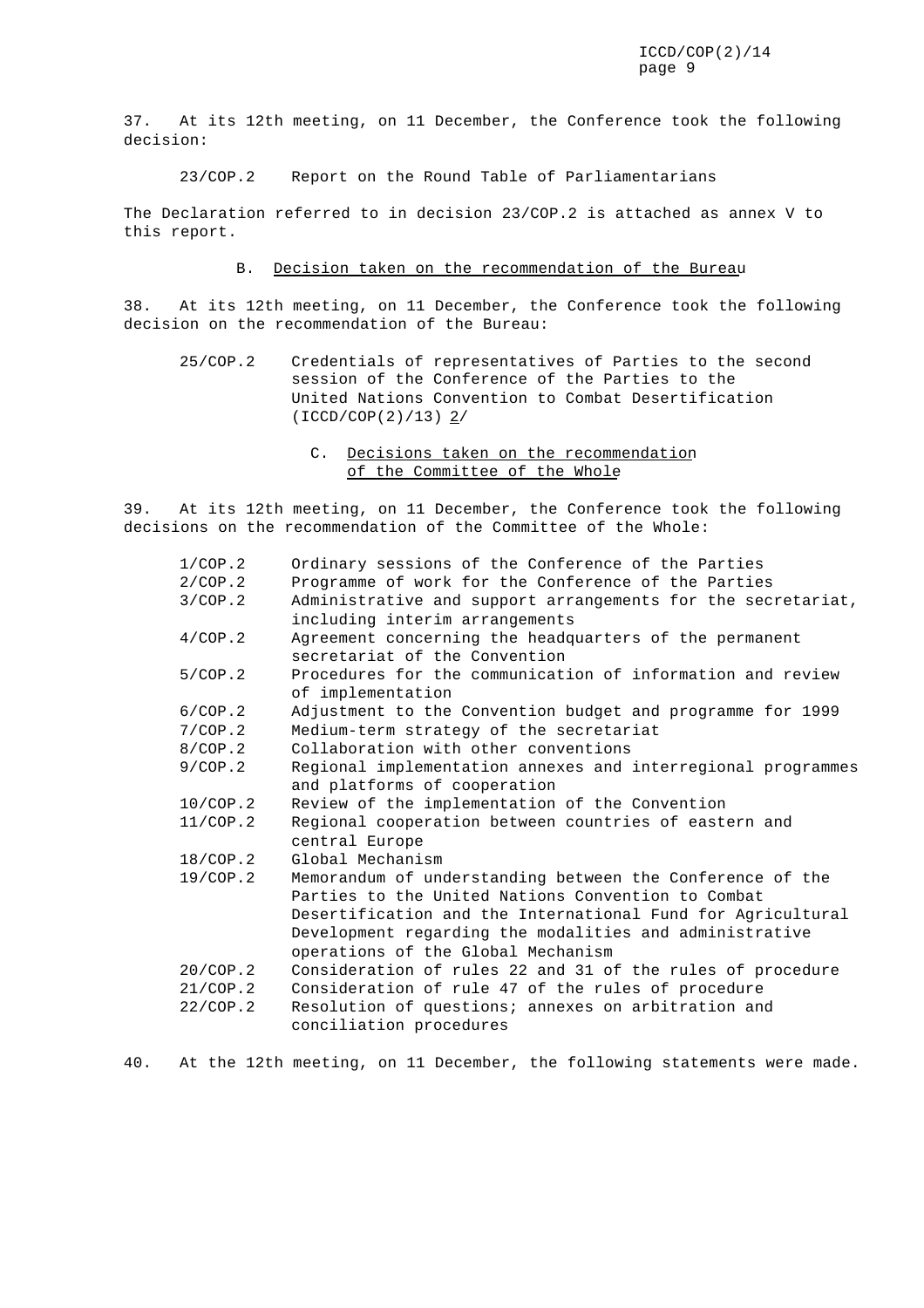41. With respect to decision 3/COP.2, the United States of America made a statement explaining why it could not support paragraph 3 of that decision. It stated that: (a) as a matter of principle, conference servicing costs should not be borne by the United Nations regular budget, but rather by the Parties to the Convention; (b) the United States Congress was considering withholding its proportionate share of conference servicing costs for all conventions funded from the United Nations regular budget; (c) the decision on the 1999 budget contained a provision (6/COP.2, para. 12) acceptable to the United States of America relating to future conferences, whose wording was similar to a provision adopted by the Conference of the Parties to the United Nations Framework Convention on Climate Change at its fourth session.

42. With respect to decision 4/COP.2, Germany made the following statement:

"On behalf of the German delegation I would like to say that we are particularly happy that the headquarters agreement could be signed in due course before the second session of the Conference of the Parties.

We are pleased to report that the fulfilment of the formal requirements on our side, which are needed to enable the Agreement to enter into force, will, most likely, be achieved by early 1999.

We are also delighted to state before the Second Conference of the Parties that, following the offer of the Government of the Federal Republic of Germany, the Agreement provides for the equal treatment of the Permanent Secretariat of the United Nations Framework Convention on Climate Change and the Permanent Secretariat of the United Nations Convention to Combat Desertification."

43. With respect to decision 7/COP.2, Haiti, on behalf of the Group of Latin American and Caribbean States (GRULAC), made the following statement:

"The GRULAC considers it very necessary for the medium-term strategy of the secretariat to be approved in order to allow the secretariat to fulfil its mandate in a straightforward and efficient manner."

44. Also with respect to decision 7/COP.2, Benin, speaking on behalf of the Group of 77 and China, stated that the Group understood that the compendium referred to in paragraph 2 of the decision would include document ICCD/COP(2)/6.

45. With respect to decision 9/COP.2, Austria, on behalf of the European Union and its member States, made the following statement:

"We appreciate the efforts undertaken by parties of the regional annexes in intensifying their cooperation in the implementation of the Convention. As we have heard, some regions have undertaken to facilitate their cooperation through the establishment of regional coordination units co-located with the UNEP regional office in Mexico and the African Development Bank in Abidjan. The COP has taken useful further steps to strengthen regional cooperation, in particular through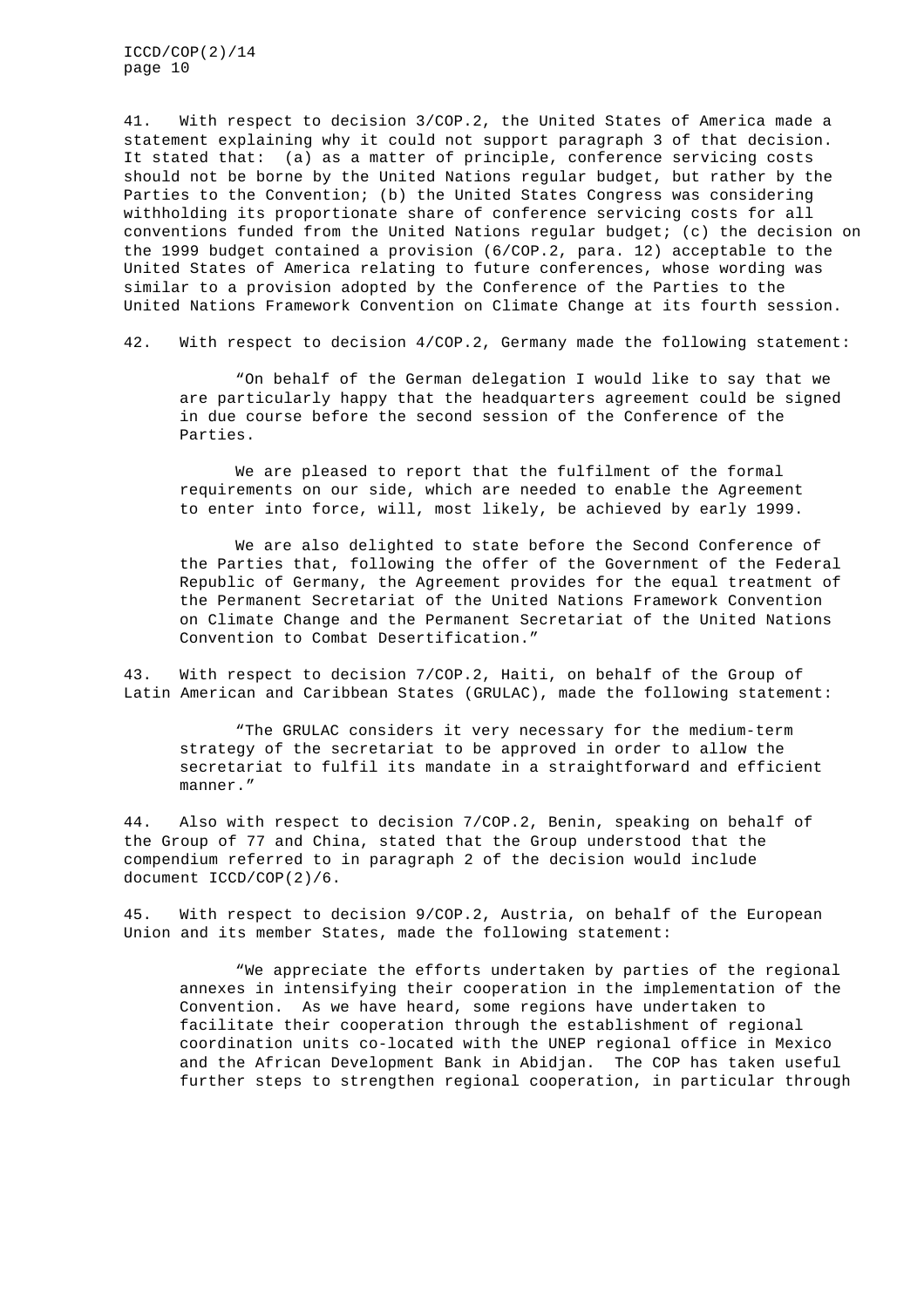this decision. However, it is our firm position that the facilitating role of the Executive Secretary must not lead to the creation of new formal Convention structures."

46. Also with respect to decision 9/COP.2, Haiti, on behalf of the Group of Latin American and Caribbean States (GRULAC), made the following statement:

"The GRULAC requests the secretariat to pursue and reinforce its actions in support of national, subregional and regional activities in Latin America and the Caribbean in the struggle against desertification and the effects of drought."

47. With respect to decision 19/COP.2, the following statement was made by Canada on behalf of the States members of the Organization for Economic Cooperation and Development:

"... (W)e are naturally disappointed that it was not possible to adopt the MOU itself at this session. We were, as you know, fully content with the substance of the instrument developed for our consideration by the Secretariat and IFAD, both of which we would like to commend most sincerely for their efforts. Some of the language in the MOU in our opinion needs to be modified for purely technical reasons. The changes fall into three categories: First, all the references to 'agreement' and 'agree' should become 'MOU' and 'understand'; second, 'shall' should become 'will'; and third 'entry into force' should become 'entry into operation'. With these technical changes the MOU would be perfectly correct, both in its form and its substance. We would like the secretariat and IFAD, when continuing their consultations on the text of the MOU, as just decided by the Conference of the Parties, to take these points on board. We rest assured that even without the formal adoption of this MOU, the GM can continue to operate efficiently."

### D. Decisions taken on the recommendation of the Committee on Science and Technology

48. At its 5th meeting, on 7 December, the Conference took the following decisions on the recommendation of the Committee on Science and Technology:

| 13/COP.2 | Roster of independent experts                              |
|----------|------------------------------------------------------------|
| 15/COP.2 | Other bodies performing work similar to that envisaged for |
|          | the Committee on Science and Technology                    |
| 16/COP.2 | Benchmarks and indicators                                  |
| 17/COP.2 | Survey and evaluation of existing networks, institutions,  |
|          | agencies and bodies                                        |

49. At its 10th meeting, on 10 December, the Conference took the following decision on the recommendation of the Committee on Science and Technology:

14/COP.2 Traditional knowledge

50. At its 12th meeting, on 11 December, the Conference took the following decision on the recommendation of the Committee on Science and Technology:

12/COP.2 Work programme of the Committee on Science and Technology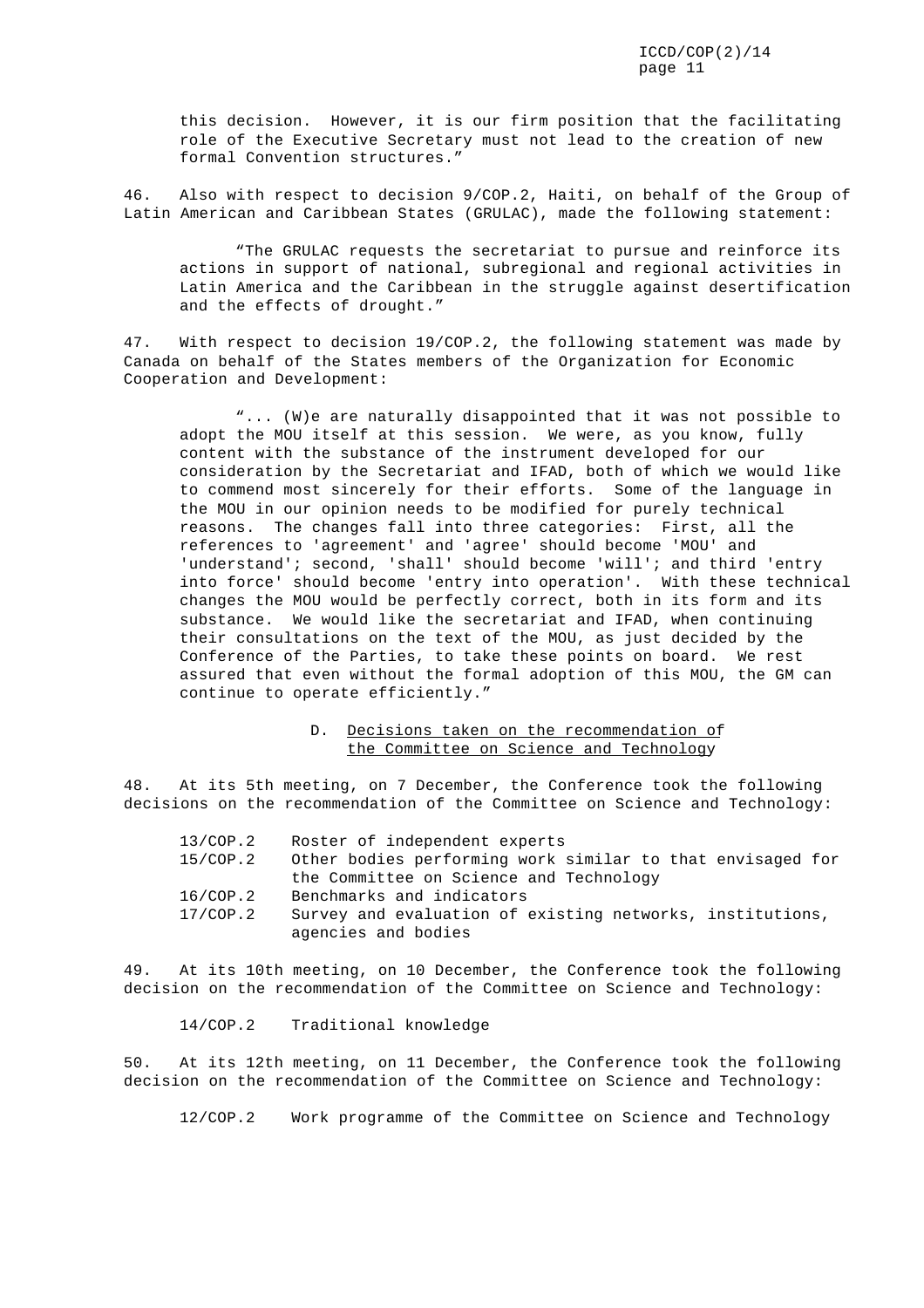51. In accordance with decision 12/COP.2, on the recommendation of the Bureau of the Committee on Science and Technology, the Conference decided at its 12th meeting, on 11 December, to appoint the following 10 experts to comprise an ad hoc group on traditional knowledge:

| Surname        | Name           | Gender | Discipline                     |
|----------------|----------------|--------|--------------------------------|
| <b>BOMBA</b>   | Jean-Claude    | M      | Climatology                    |
| <b>HOFFMAN</b> | Michael Tim    | M      | Botany, ecology/ecosystems     |
| NARAIN         | Sunita         | F      | Natural resources management   |
| OSMAN SAAKA    | Samuel         | M      | Environment                    |
| PHILIP         | Christiaan Rey | M      | Rural development and regional |
|                |                |        | planning                       |
| SHATANAWI      | Mohammed       | M      | Hydrology                      |
| TORRES GUEVARA | Juan           | М      | Agricultural sciences,         |
|                |                |        | Biodiversity                   |
| UROUIZA        | Maria          | F      | Agricultural sciences,         |
|                |                |        | Environment                    |
| VARTEVANIAN    | Ashot          | M      | Agriculture                    |
| WACKER         | Corinne        | F      | Anthropology and sociology     |

and further decided to designate Mr. Jean-Claude Bomba of the Central African Republic as its coordinator.

### E. Programme and budget: review of the situation regarding extrabudgetary funds in 1998 (Agenda item 6 (c) (iii))

52. At its 12th plenary meeting, on 11 December, the Conference took note of the report of the secretariat  $\frac{3}{ }$  on extrabudgetary funds in 1998.

### F. Resolutions

53. At its 12th plenary meeting, on 11 December, the Conference unanimously adopted the following resolutions:

Resolution 1/COP.2 Solidarity with Central America

Resolution 2/COP.2 Expression of thanks to the people and Government of Senegal

V. CONCLUSION OF THE SESSION

### A. Adoption of the report on credentials

54. At its 12th plenary meeting, on 11 December, the Conference, having considered the report on credentials of the Bureau of the second session of the Conference (ICCD/COP(2)/13) and the recommendation contained therein, approved the report on credentials, as orally amended. It was subsequently ascertained by the secretariat that the report contained in ICCD/COP(2)/13 did not fully reflect the report of the Bureau in that 10 names had been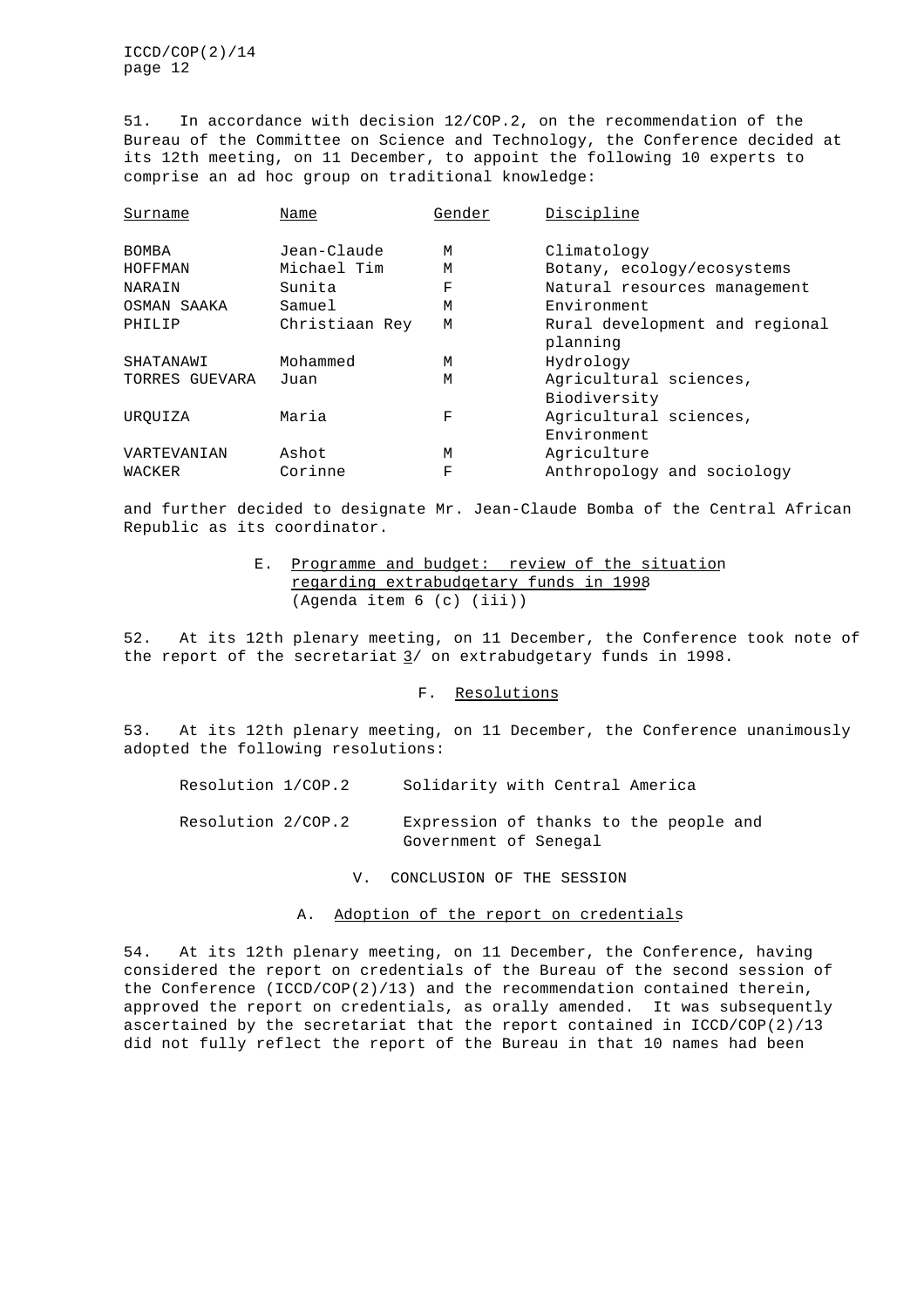inadvertently omitted during the processing of the document. Accordingly a revised document was issued (ICCD/COP(2)/13/Rev.1), adding the names of Kazakhstan, Kenya, Kuwait, Lesotho, Luxembourg, Madagascar, Mali, Mauritania, Mongolia and Spain to paragraph 6 of the report, in addition to those of Tunisia and the United Republic of Tanzania.

# B. Date and venue of the third session of the Conference of the Parties

55. At its 10th plenary meeting, on 10 December, the Conference of the Parties adopted decision 24/COP.2 on the date and venue of the third session of the Conference of the Parties, the text of which is contained in Part Two, section I, of this report.

### C. Adoption of the report of the Conference of the Parties on its second session

56. At its 12th plenary meeting, on 11 December, the Conference of the Parties adopted the draft report on its second session (ICCD/COP(2)/L.29) authorizing the Rapporteur, with the assistance of the secretariat, to complete the report, as appropriate.

### D. Closure of the session

57. Statements made at the closing ceremony are summarized in annex VI.

58. The Prime Minister of the Republic of Senegal, H.E. Mr. Mamadou Lamine Loum, made a statement and declared closed the second session of the Conference of the Parties.

### Notes

- $1/$  The post of one vice-chairperson remained vacant.
- $2/$  See also ICCD/COP(2)/13/Rev.1.
- $3/$  ICCD/COP(2)/3 and Add.1.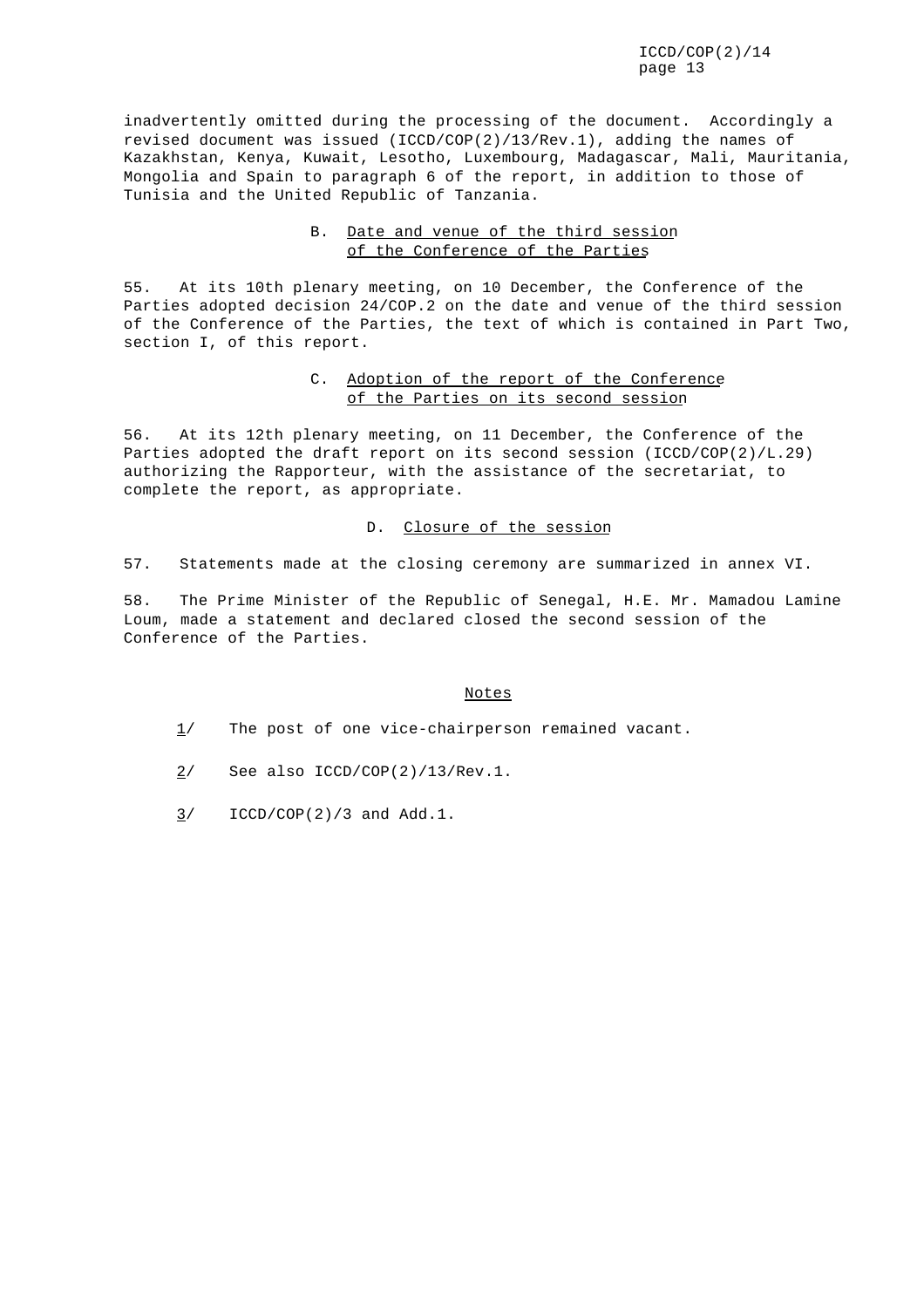#### Annex I

#### SUMMARIES OF STATEMENTS MADE AT THE WELCOMING CEREMONY

1. At the first plenary meeting of the COP 2 on 30 November 1998, Mr. Hama Arba Diallo, Executive Secretary of the CCD secretariat, thanked Senegal for hosting the COP 2 and for playing a leading role in the combat against desertification at the regional, international as well as the national levels.

2. He recalled that the Convention does not provide solutions, but a new tool to improve life conditions in arid, semi-arid, and sub-humid areas while preserving natural resources. It offers an innovative instrument to break the circle of poverty and desertification, and to create new hope in affected populations in the framework of sustainable development. While land degradation, water scarcity and food insecurity still represent major constraints for affected countries, the numerous initiatives taken in the framework of the UNCCD allow for some optimism. International cooperation, as well as the prompt elaboration of national, subregional and regional action programmes needs to be further enhanced and the secretariat remains at the disposal of all Parties to facilitate this urgent process.

3. After recalling the 145 ratifications received to date, he illustrated the main activities undertaken in the affected regions. He then stressed that the COP 2 would start the discussion on the process of elaboration and implementation of action programmes at the national, subregional and regional levels, including on the role of national focal points, coordination mechanisms, stakeholders and affected populations at all levels. After two years from the entry into force of the CCD, many observers are now expecting to see it become reality in the field.

4. A message from the Secretary-General of the United Nations was conveyed to the Conference by Mr. Nitin Desai, Under-Secretary-General for Economic and Social Affairs. He stressed that this was the largest United Nations meeting ever held in Senegal, and that it was particularly appropriate to have it in Africa, which has played a leading role towards the creation of the Convention. He highlighted that the Convention has pre-eminently a development focus, and addresses the issue of poverty that affects over one billion people around the world, the importance of a participatory approach and of international partnership among affected countries, and countries that are in a position to provide assistance and support. The Convention contains in particular three elements which are fully in accordance with the principles of the Rio Summit: the link between environment and development, the call for strong partnership between developing and developed countries, and the importance of interrelations among different sectors and processes (poverty, climate change, etc.) in a unitarian framework. For these reasons, he was particularly satisfied to state the success of the CCD process, but recalled the importance of strengthening coordination and international cooperation.

5. H.E. Mr. Abdou Diouf, President of Senegal, welcomed all participants and thanked the Conference for choosing Senegal as the host country for its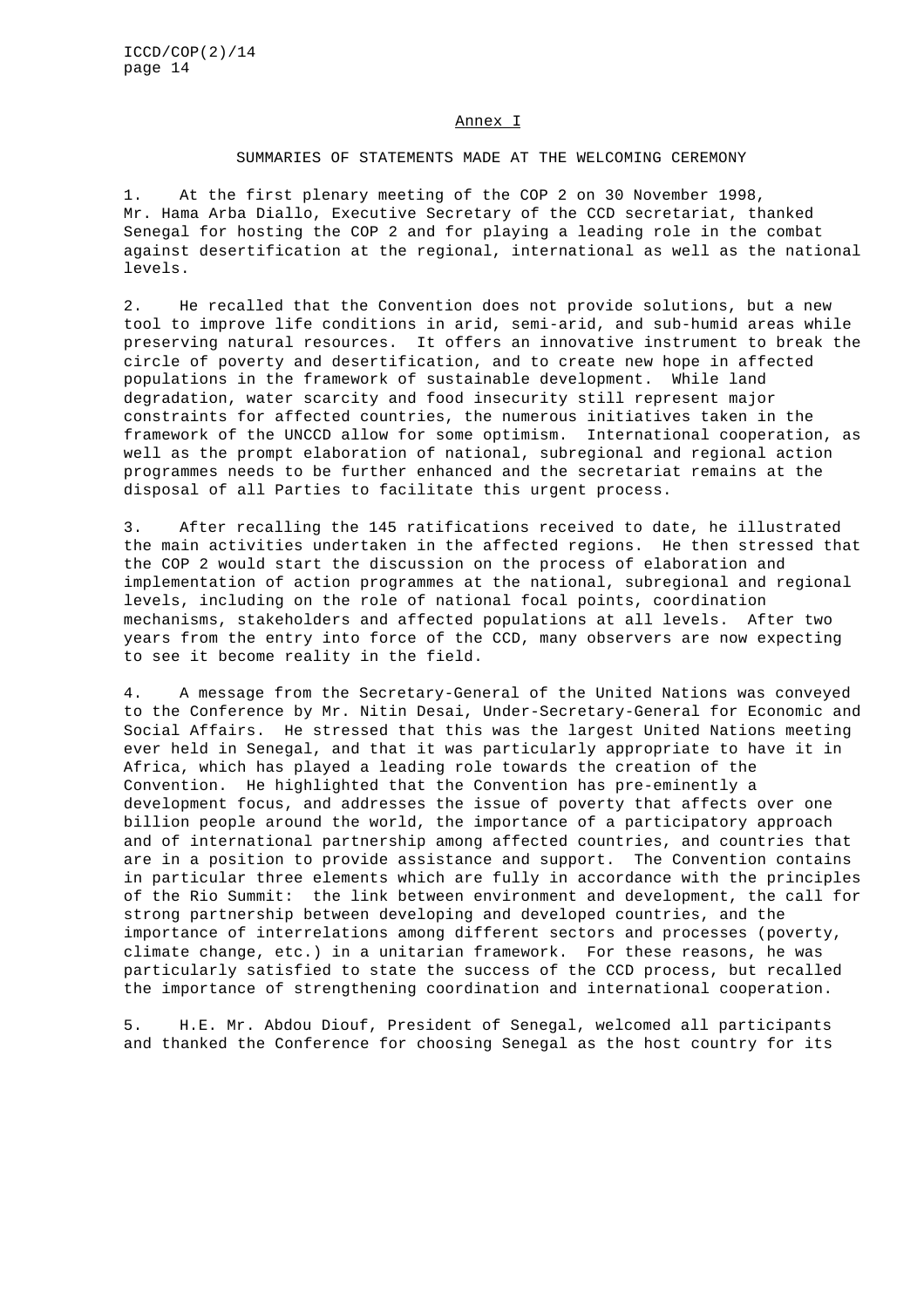second session. He recalled how severely Senegal and the Sahel have been hit by desertification, and how closely this process is linked to poverty, migrations and underdevelopment at the global level. In Africa, the phenomenon is assuming particularly alarming dimensions.

6. He stressed the need to seek for adequate responses to the demand for better living conditions from affected populations. Traditional knowledge has provided good answers in the past, but is no longer sufficient given the growing complexity of the problem. He highlighted the importance of international awareness and support for affected countries. He recalled the United Nations role and engagement, as well as initiatives at the regional and national levels, such as the creation of the Permanent Inter-State Committee for Drought Control in the Sahel (CILSS) out of the tragedy of the years 1969-1974, and the Senegalese engagement in establishing structures and programmes to focus policy priorities towards addressing desertification. It is now necessary to move to an effective operational phase. In particular, three elements should be taken into account: the need to coordinate activities under the three global Conventions; the need for adequate financial resources, with particular regard to the formula for debt conversion against nature conservation; and the need to define the role and operational procedures of the Global Mechanism.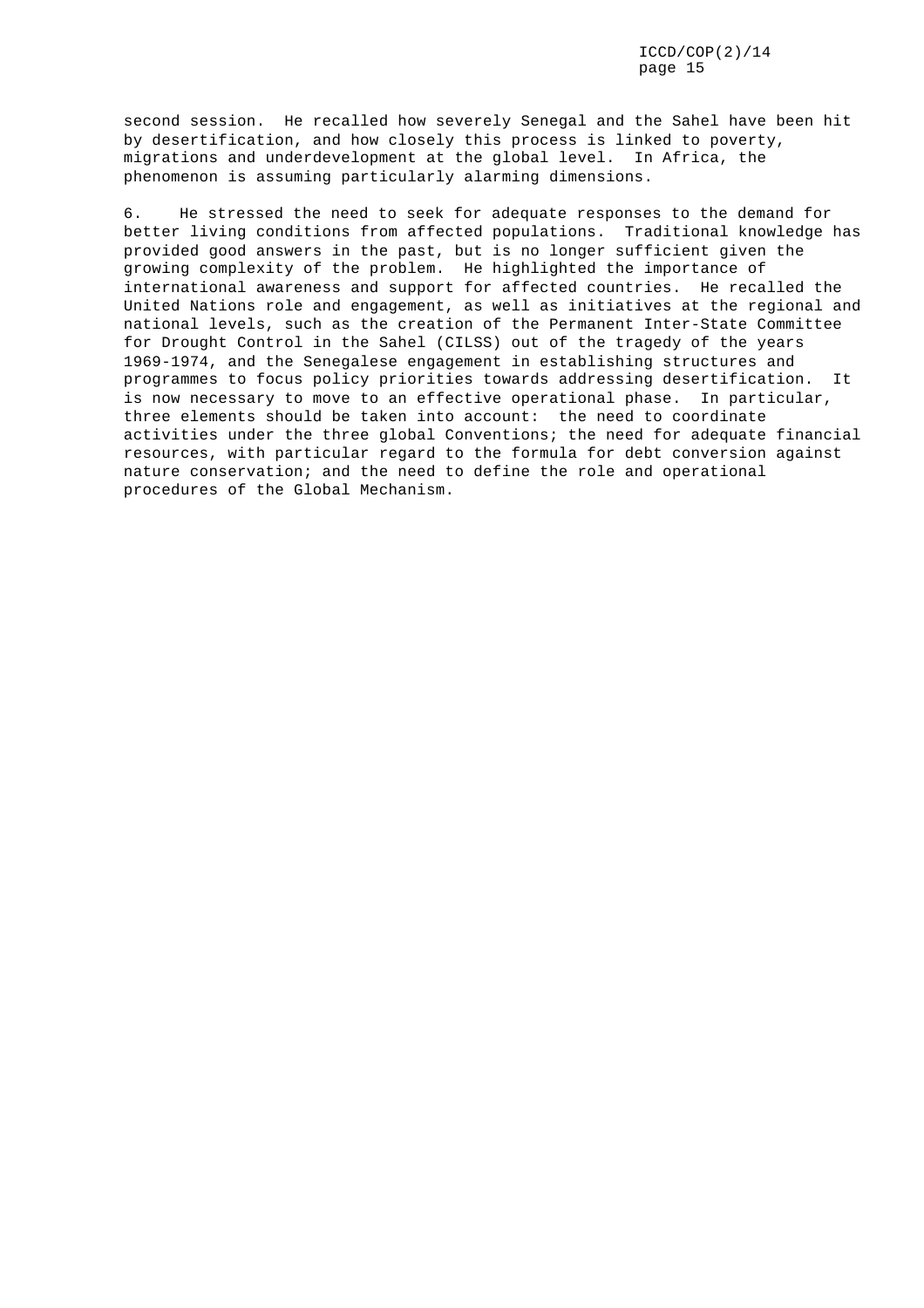#### Annex II

### SUMMARIES OF OPENING AND GENERAL STATEMENTS

1. Ambassador Franchetti Pardo, on behalf of the Minister for Foreign Affairs of Italy, Mr. Lamberto Dini, reported to the Conference on the results of the last meeting of the Bureau, and congratulated Senegal for the organization of the second session of the COP.

2. The Minister for the Environment and Protection of Nature of Senegal, Mr. Souty Touré, thanked the Conference for electing him President of the session and stressed the importance of the Convention in the Senegalese approach to development issues. Senegal has tackled desertification since the 1960s, but at the beginning of the twenty-first century the process of land degradation in all regions of the world raises increasing concern. The magnitude of the degradation of natural resources poses serious constraints on development perspectives and calls for a new approach, as contained in the Convention. The full partnership of all involved stakeholders at the local and international levels; the need for integrated planning that harmonizes sectoral policies; the enhancement of international cooperation - these are the constructive elements contained in the Convention, that make it possible to hope for a better future.

3. On behalf of the Group of 77 and China, the representative of Indonesia expressed hope for a fruitful discussion on concrete initiatives in affected countries, and encouraged all Parties to fully support the operationalization and implementation of the CCD. Regional coordination units and stronger international partnership should be enhanced. He expressed concern that developed countries lack enthusiasm in supporting affected countries in implementing the CCD, and wished for the Global Mechanism to start operating as soon as possible. The Global Environment Facility (GEF) should also develop new programmes focusing on mitigation of desertification effects.

4. On behalf of the European Union, the representative of Austria expressed the hope that the COP 2 offers the occasion for a fruitful dialogue on the implementation of the CCD. Europe believes in the importance of the Convention and of international cooperation, and will continue to support it in the post Lomé framework. He stressed the need to avoid duplications and to establish coordination tools such as the chef-de-file, as well as to enhance the bottom-up, participatory approach and synergies among the global conventions. He encouraged the COP 2 to shape the mandate of the CCD, especially taking into account the distinct role of the Global Mechanism. Also, he wished for the Committee on Science and Technology to develop a more focused agenda.

5. On behalf of the JUSSCANZ group, the representative of Canada welcomed the opening of the COP 2 and gave an assurance of the group's full collaboration in a constructive process.

6. On behalf of GRULAC, the representative of Ecuador highlighted the interest expressed by the GRULAC region in the CCD by recalling that more than 90 per cent of its members have already ratified the Convention. A regional action programme has been elaborated, while a regional coordination unit and a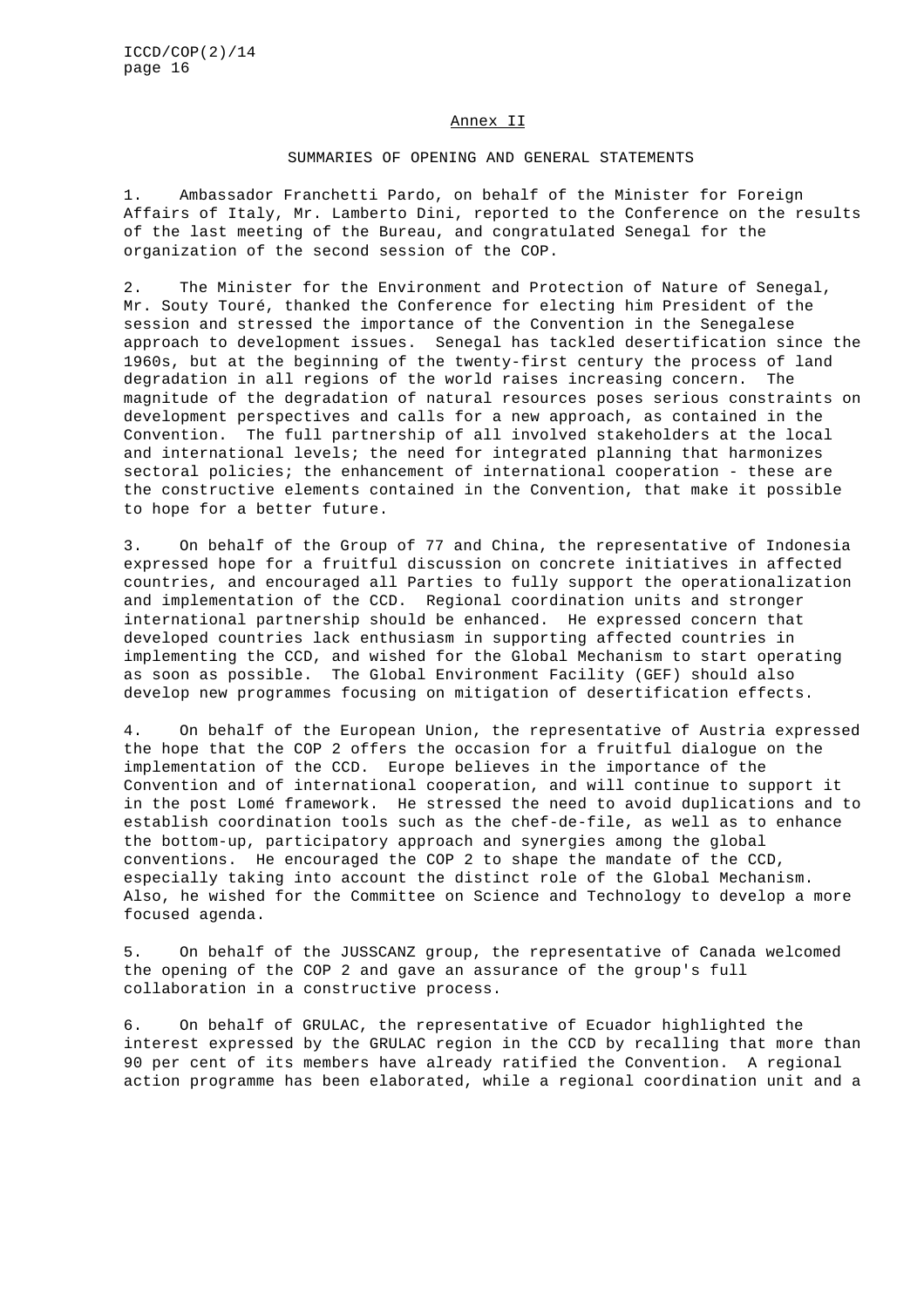regional information network are already established. Furthermore, great interest is taken in the issues related to indicators and traditional knowledge, while concern was expressed at the unequal distribution of financial resources among regions. He also expressed the hope that GRULAC would host COP 3.

7. On behalf of the community of non-governmental organizations (NGOs) accredited to the COP 2, the representative of ENDA informed of the preparatory session held by the NGOs before the opening of the COP 2. The NGOs expressed appreciation of the initiative to have two half-days of NGO-government dialogue during the Conference, as a concrete sign of the countries' intention to turn into reality the partnership with civil society in the implementation of the CCD. They indicated that the sessions would be devoted to the role of civil society and of traditional knowledge as concrete tools in combating desertification, rather than a theoretical exercise. The NGOs expressed concern with the delay in launching the Global Mechanism, and highlighted the need to extend the GEF focal areas also to land degradation. They proposed the establishment of an NGO consultative committee at the GEF, as well as regular NGO meetings between COP sessions to be coordinated by the CCD secretariat.

8. As at the first session of the COP, the Ramsar Secretariat confirmed its intention to collaborate with the CCD secretariat to maintain and restore habitats that are essential to secure a sound resource base for people's development and well-being. Some of the most important wetlands are in the arid zone, where there may be thousands and possibly hundreds of thousands of wetlands of different sizes. Furthermore, Parties to the Ramsar Convention are also Parties to the CCD. A memorandum of understanding is being discussed among the two secretariats.

9. The representative of the Convention on Biological Diversity (CBD) stated that cooperation between the CCD and the CBD has been formalized through a memorandum of understanding. Arid zones are of great importance for conservation of biodiversity as they host 35 per cent of the human population, which puts great pressure on natural resources. The memorandum of understanding provides not only the general framework for cooperation but also concrete initiatives to support the implementation of the two conventions, as well as joint scientific activities and information management. The Convention on Biological Diversity approaches ecosystems through four work programmes addressing biodiversity in forests, agriculture, international waters and oceans and coastal areas. In particular, the Conference of the Parties to the Convention, at its fourth session, established that ecosystems of arid and semi-arid zones, Mediterranean habitats, and savannahs will be at the core of the COP 5, to be held in Nairobi in the year 2000. A crucial aspect of cooperation among the two secretariats will be the possibility of new procedures to allow for more efficiency in the Parties' fulfilment of reporting obligations deriving from the conventions.

10. The Executive Secretary of the CCD highlighted the importance of collaboration among conventions and of further enhancing synergies.

11. The representative of the Arab Centre for the Study of Arid Zones and Dry Lands (ACSAD) stated that ACSAD is one of the specialized organizations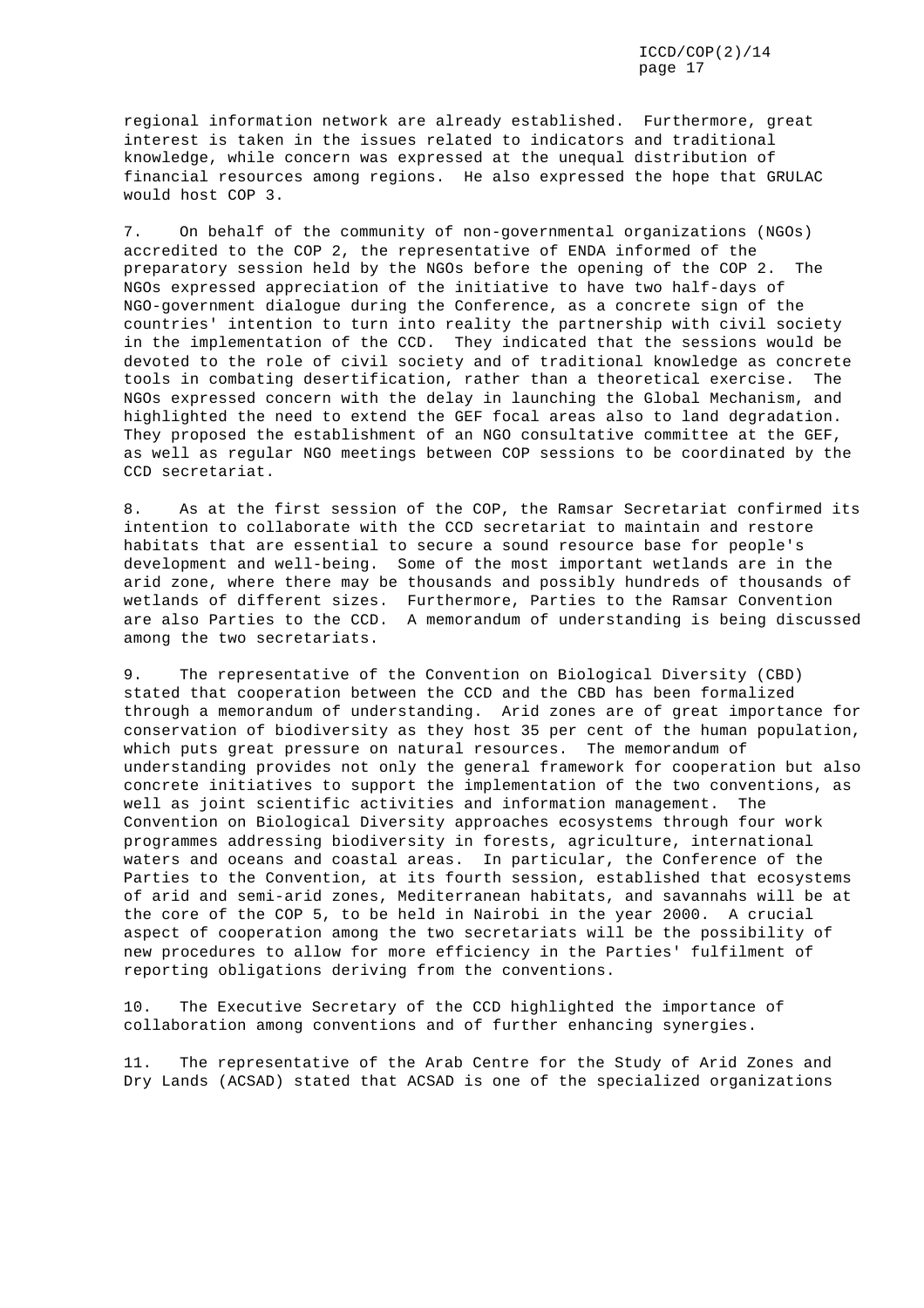working in the framework of the League of Arab States and is in charge of coordinating the implementation of the CCD. The most important measures taken include strengthening the scientific linkage between those concerned, enhancing research and elaboration and implementation of pilot projects. Priority is given to desertification control and to the possibility of applying techniques also to African countries. While solutions to the problems are possible, in many cases their implementation meets obstacles in the lack of sufficient financial resources and in some legislative, social and organizational factors.

12. The representative of the World Meteorological Organization (WMO) stated that phenomena like the increase of the mean surface temperature of the earth and El Niño are just examples that indicate the role WMO can play in supporting the implementation of the CCD through its programmes and in particular the following activities: promotion at the regional and global levels of the collection, analysis and free exchange of information and data on meteorological, climatological and hydrological situations and processes; capacity-building and training; and promotion of the implementation of the "climate agenda" with other organizations. Special attention should be paid to the establishment of a mechanism for cooperation between the CCD, the CBD and the FCCC as well with the WMO/UNEP Intergovernmental Panel on Climate Change and to improving systematic meteorological and climatological data collection and exchange. Availability of adequate financial resources is fundamental.

13. The representative of the Food and Agriculture Organization of the United Nations (FAO) recalled the interest and engagement of FAO in the combat against desertification which is closely related to the main mandate of FAO, namely, food security. In particular, FAO is engaged in two directions. Firstly, strengthening desertification-related activities within the organization's regular programme. Over 100 projects are currently being implemented in the drylands. Secondly, it has established cooperation agreements with the Italian Government, IFAD and UNEP. An agreement is also being finalized between the FAO and the CCD secretariat. Furthermore, the FAO is happy to contribute its long experience and collection of data to the CCD Parties.

14. The representative of the United Nations Educational, Scientific and Cultural Organization (UNESCO) stated that UNESCO is finalizing a memorandum of understanding with the CCD secretariat to enhance collaboration, particularly in the sectors of education, science and culture. Many of the current fields of activities of UNESCO have close links to desertification issues, for example its programme of training for African scientists, its network on biosphere reserves that includes some dryland areas, and its hydrological programme. Combating desertification is a multisectoral task that implies scientific as well as humanistic aspects.

15. The representative of the United Nations Environment Programme (UNEP) stated that UNEP has a long history of engagement in desertification issues. In particular, UNEP is leading a consortium to undertake a preliminary survey of networks and institutions relevant to the implementation of the CCD. As one of the implementing agencies of the GEF, UNEP is providing support for action programmes to combat dryland degradation at the subregional and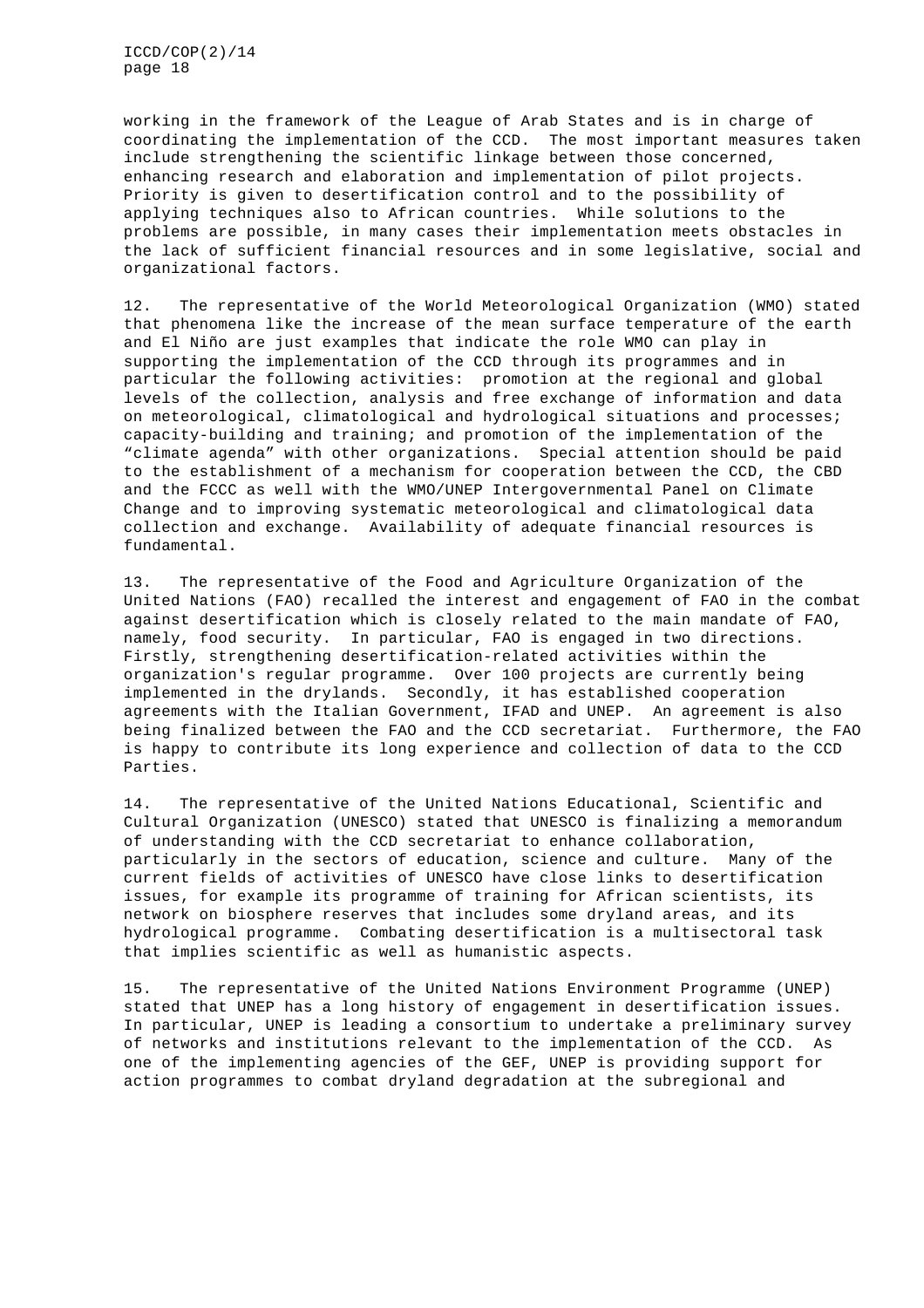regional levels, in particular in the GRULAC region and in the Russian Federation. It is engaged in identifying and promoting "best practices" and awareness-raising initiatives on the theme of land degradation. UNEP can further play a role in assessment and environmental reporting, gathering and exchange of scientific and technological information, facilitation of consultation processes, and the development of projects for GEF consideration.

16. The representative of the World Bank expressed his organization's concern with the problems of land degradation and land management because they are key issues in development perspectives. Desertification can only be tackled in the context of broader economic and social change. The World Bank believes that poverty can be tackled by taking into account local, regional and global environmental concerns. The World Bank invests over US\$ 18 billion, of which US\$ 1.8 billion goes to land degradation projects, and is collaborating with UNDP and UNEP as implementing agencies of the GEF to mobilize and channel financial resources within the GEF focal areas. Forty per cent of the World Bank projects are in Sub-Saharan Africa. It plans to enhance projects aiming at dryland management and at synergies and collaboration among agencies and institutions.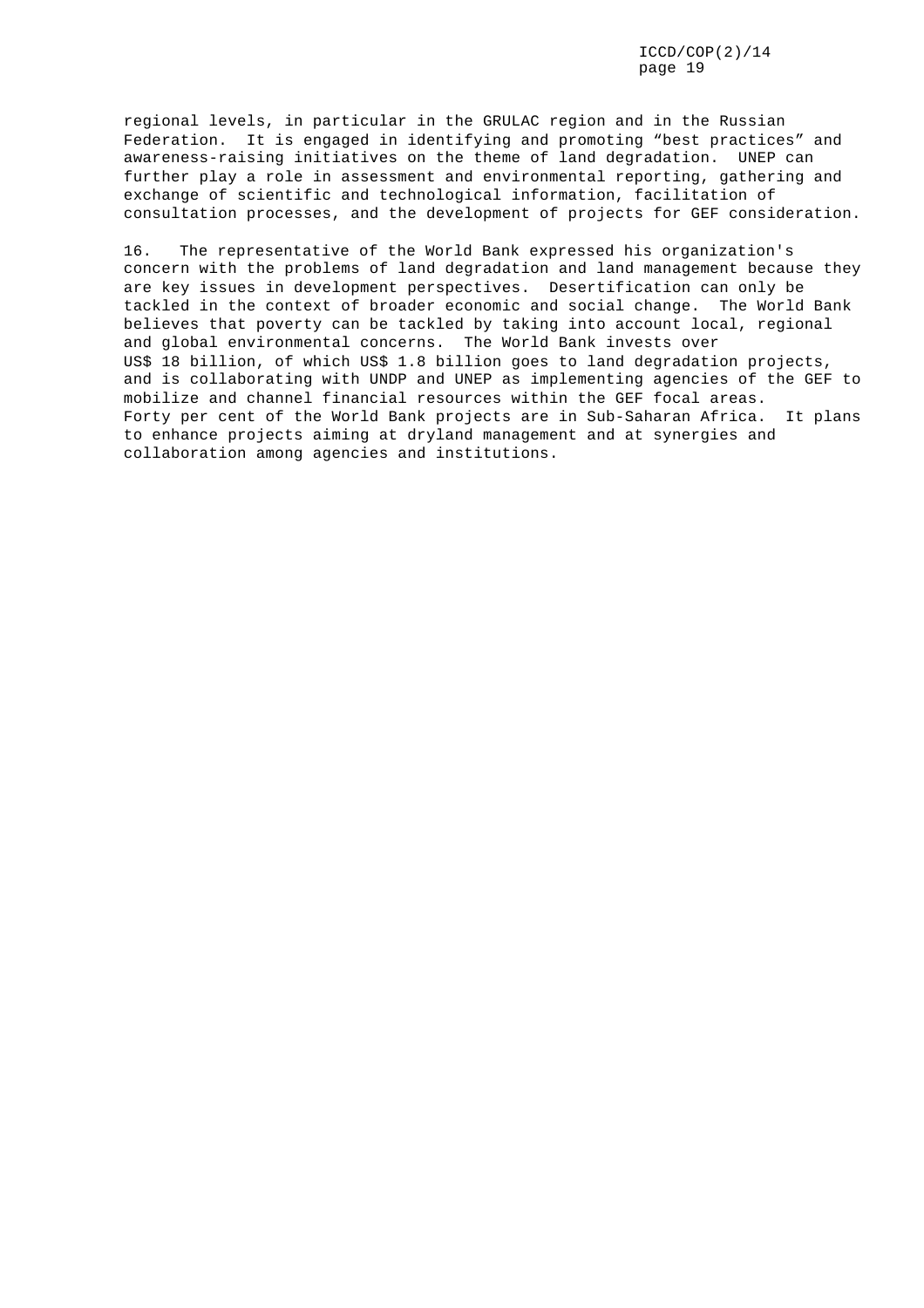#### Annex III

### LIST OF SPEAKERS AT THE SPECIAL SEGMENT

Mr. Souty Touré Minister for the Environment and Protection of Nature of Senegal Mr. Trenggono Ambassador Extraordinary and Plenipotentiary of Indonesia to Senegal (on behalf of the States members of the Group of 77) Mr. Martin Bartenstein Federal Minister for the Environment, Youth and Family Affairs of Austria (on behalf of the States members of the European Union) Mr. Valerio Calzolaio Under-Secretary of State, Ministry of the Environment of Italy Mr. José Antonio Pinto Monteiro Minister for Agriculture, Food and the Environment of Cape Verde Mr. Abdul Hamid Al-Monajed Minister of State for Environmental Affairs of the Syrian Arab Republic Mme Dominique Voynet Minister for Land Management and the Environment of France Mr. Mohamed El-Ashry Chief Executive Officer of the Global Environment Facility Mr. Seyed Hamid Kalantari Deputy Minister for Jihad Sazandegi of the Islamic Republic of Iran Ms. Ursula Eid Deputy Minister for Economic Cooperation and Development of Germany Mr. Rafe Pomerance Principal Deputy Assistant Secretary of State for Oceans, International Environmental and Scientific Affairs of the United States of America Mr. Henri-Philippe Cart Vice Director-General, Swiss Agency for Development and Cooperation Mr. John Westley Vice-President of the International Fund for Agricultural Development Mrs. Eimi Watanabe Assistant Administrator and Director, Bureau for Development Policy, United Nations Development Programme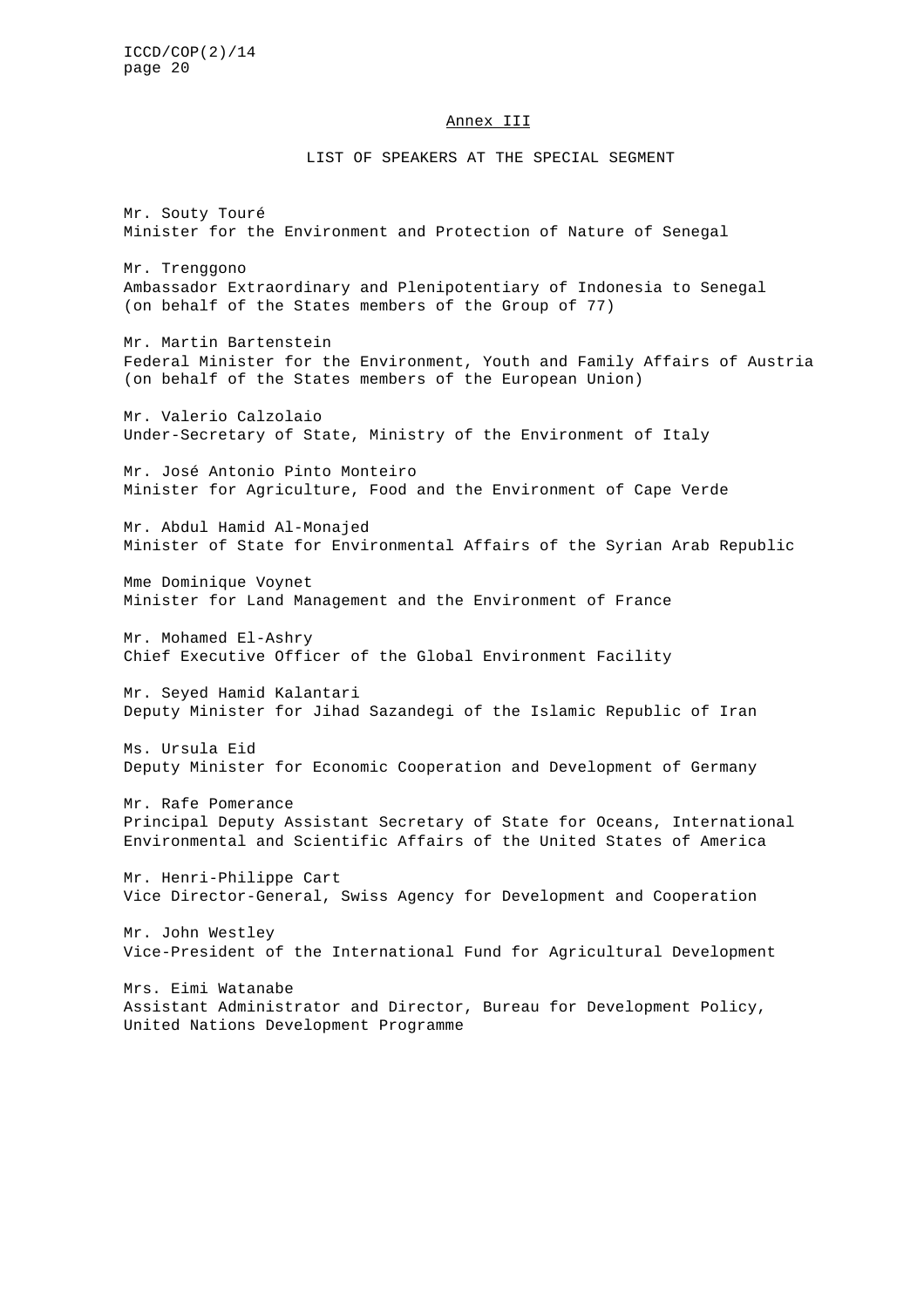Mr. Rasmus Rasmusson Ambassador, Global Convention Department, Ministry of Foreign Affairs of Sweden Mr. Smail Benamara Ambassador Extraordinary and Plenipotentiary of Algeria to Senegal Mr. Jan Naerby Ambassador Extraordinary and Plenipotentiary of Norway to Senegal Mr. Jawahar Lal Ambassador Extraordinary and Plenipotentiary of India to Senegal Mr. Guido Soto Coordinator of the National Plan of Action Against Desertification of Chile Mr. Seydou Oumarou Executive Secretary of the National Council for Environment and Sustainable Development of Niger Mr. Mohamed Ould Sidi Ahmed Lekhal Minister of Rural Development and the Environment of Mauritania Mr. Musa Mbenga Minister of Agriculture and Natural Resources of the Gambia (in his capacity as Minister Coordinator of the Permanent Inter-State Committee for Drought Control in the Sahel) Mr. Arefaine Berhe Minister for Agriculture of Eritrea Mr. Mohamed Ag Erlaf Minister for the Environment of Mali Mr. Miguel Eduardo Araujo Padilla Minister for the Environment and Natural Resources of El Salvador Mr. Adade Koffi Santy Minister for the Environment and Forestry Production of Togo Mr. Chbaatou Said Minister in charge of Water Resources and Forests of Morocco Mr. Michael Zammit Cutajar Executive Secretary of the Secretariat of the United Nations Framework Convention on Climate Change Mr. Anatoliy M. Ovchinnikov Deputy Minister for Hydrometeorology of Uzbekistan Mr. Samvel Baloyan Deputy Minister for Nature Protection of Armenia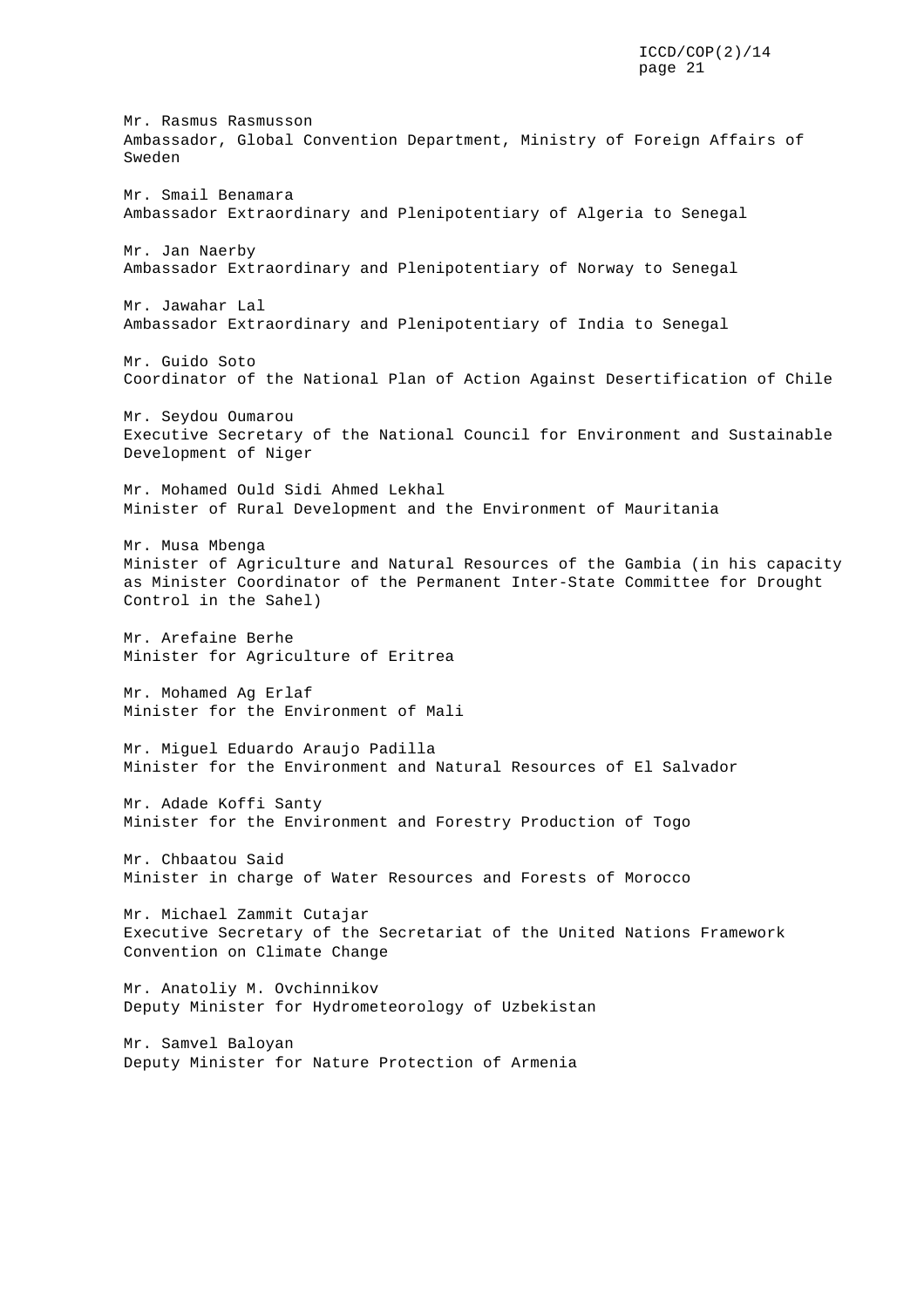Mr. Murat Mussatayev Vice-Minister for Ecology and Natural Resources of Kazakhstan

Mr. Enrique Alonso Director-General, Ministry of the Environment of Spain

Mr. Madhav Prasad Ghimire Joint Secretary, Ministry of Population and the Environment of Nepal

Mr. Athanassios Theodorakis Deputy Director-General for Development at the European Community

Mrs. Xue Hanqin Deputy Director-General, Department of International Law and Treaties, Ministry of Foreign Affairs of China

Mr. Imorou Seidou Director of the Cabinet, Ministry of the Environment, Habitat and Urban Affairs of Benin

Mr. R. Muyungi Senior Environment Officer, Department of the Environment of the United Republic of Tanzania

Ms. Tsedale Waktola Head of the Environmental Impact Studies and Control Department, Environmental Protection Authority of Ethiopia

Mr. David Johansson Ambassador, Ministry of Foreign Affairs of Finland

Mr. Muhammad Saeed Khalid Ambassador Extraordinary and Plenipotentiary of Pakistan to Senegal

Mr. Arthur Nelson Chairman of the Select Committee on Infrastructure and Physical Development, Member of the Jamaican Parliament

Mr. Salif Diallo Minister of State, Minister of Environment and Water of Burkina Faso

Mr. Poul Nielson Minister for Development Cooperation of Denmark

Mr. Mamoshebi Kabi Minister for the Environment, Gender and Youth Affairs of Lesotho

Mr. Franklin Bett Permanent Secretary, Ministry of Environmental Conservation of Kenya

Mr. Klaus Toepfer Executive Director of the United Nations Environment Programme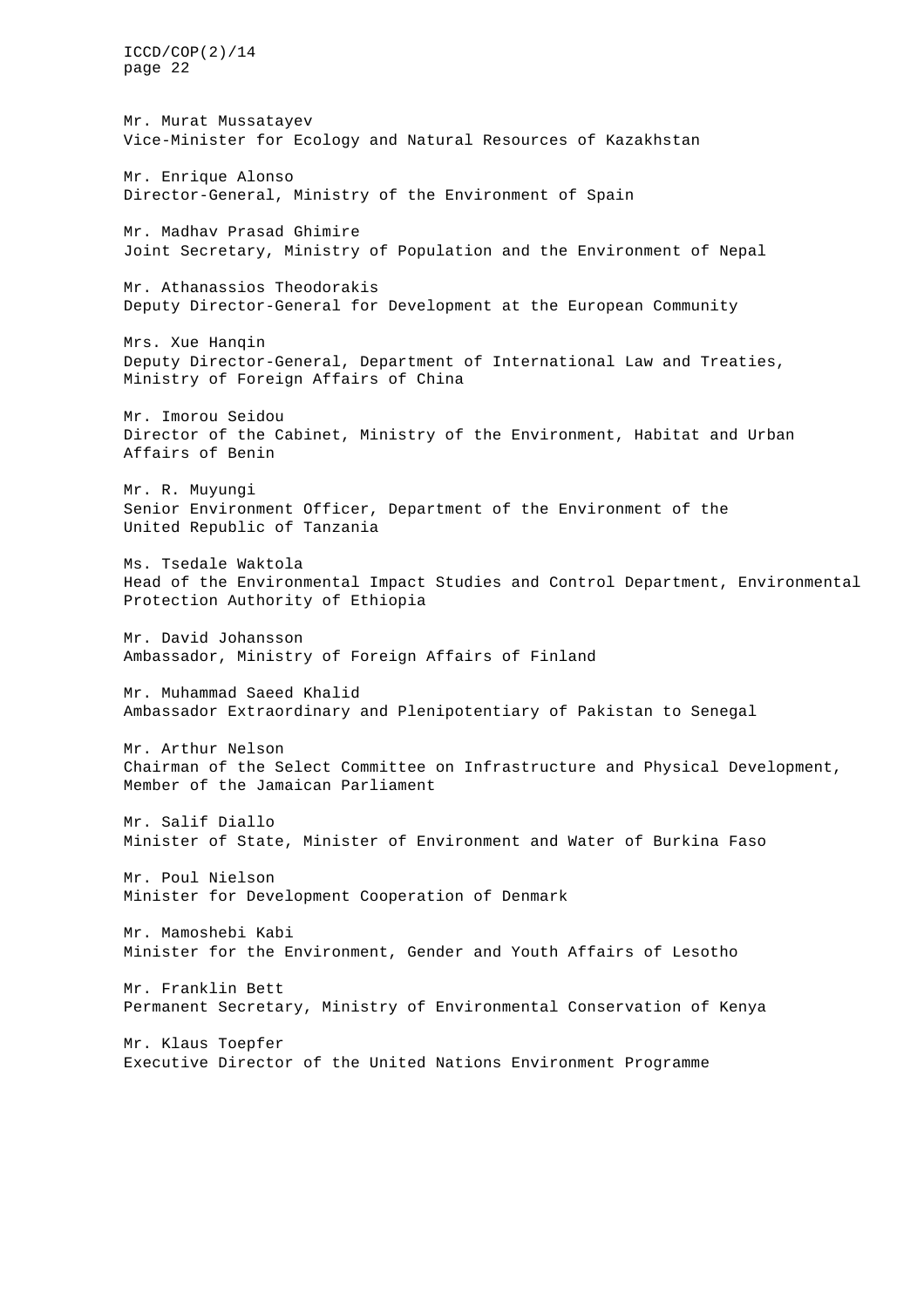Mr. Cheikh Abdoul Kadre Cissokho President of the National Assembly of Senegal and Chairman of the Parliamentary Round Table Mr. J.L.T. Mothibamele Assistant Minister for Agriculture of Botswana Mr. Okan Uger Deputy Under-Secretary, Ministry of the Environment of Turkey Mr. Oo Phae Thann Joint Secretary, National Commission for Environmental Affairs of Myanmar Mr. Antonio V. Guerreiro Director-General for Special Affairs, Ministry of Foreign Affairs of Brazil Mr. Hatem Ben Salem Ambassador Extraordinary and Plenipotentiary of Tunisia to Senegal Mr. Octavio Perez Pardo Director of the Conservation of the Soil, Department of Natural Resources and Sustainable Development of Argentina Mr. Ali Saad Altokhais Director General, Water Resources Development Department of Saudi Arabia Mr. Victor Louro Director-General, Ministry of Agriculture of Portugal (on behalf of the Annex IV countries) Mr. Doron M. Grossman Ambassador Extraordinary and Plenipotentiary of Israel to Senegal Mr. Makhaya N.N.J. Mosia Ambassador Extraordinary and Plenipotentiary of South Africa to Senegal Mr. Nikita F. Glazovsky Chairman of the Council of the Ecological Foundation of the Russian Federation Mr. David Turner Head of the Environment Policy Department, Department of International Development of the United Kingdom of Great Britain and Northern Ireland Mr. Seth Ratovoson Secretary-General, Ministry of the Environment of Madagascar Mr. Edward D. Singhatey Secretary of State for Presidential Affairs and Natural Resources of the Gambia Mr. Terry Coe Minister for Agriculture of Niue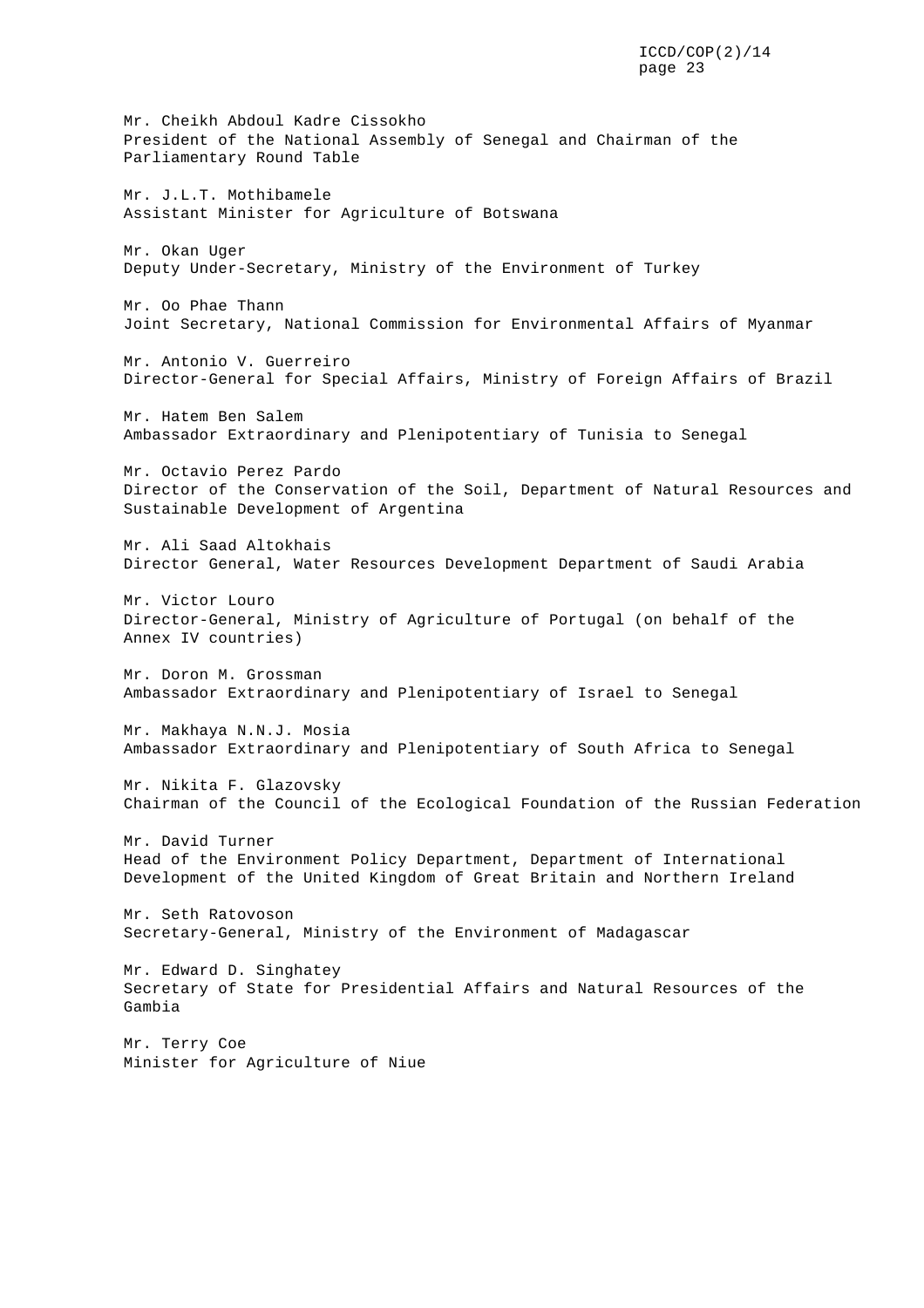page 24 Mr. Harold E. Acemah Director, Multilateral Organizations and Trade Department, Ministry of Foreign Affairs of Uganda Mr. Mohamed Naguib Ambassador Extraordinary and Plenipotentiary of Egypt to Senegal Mr. S.M. Lutfullah Joint Secretary, Ministry for the Environment and Forests of Bangladesh Mr. R.O. Adewoye Director-General, Chief Executive, Federal Environmental Protection Agency of Nigeria Mr. Haroun Abakar Director, Ministry of Foreign Affairs of Chad Mr. Joao Da Costa Vintém National Focal Point, Angola Mr. Park Jayson Ambassador Extraordinary and Plenipotentiary of the Republic of Korea to Senegal The Right Honorable Sir Toaripi Lauti Special Envoy of the Prime Minister of Tuvalu Mr. Davaa Basandorj State Secretary, Ministry of Nature and the Environment of Mongolia Mr. J.O. Afrani Director, Ministry of the Environment, Science and Technology of Ghana Mr. M.D. Munemo Director, Deputy Secretary, Ministry of Mines, Environment and Tourism of Zimbabwe Mr. Hadi Hammad Ambassador Extraordinary and Plenipotentiary of the Libyan Arab Jamahiriya to Senegal Mr. René Gomez Garcia Palas Director-General for Land and Watershed Management of Bolivia Mrs. Lolita Hilario National Focal Point for Desertification, Ministry of the Environment of Mozambique Mr. Luis Garnica Director for the Environment, National Institute for Natural Resources of Peru

ICCD/COP(2)/14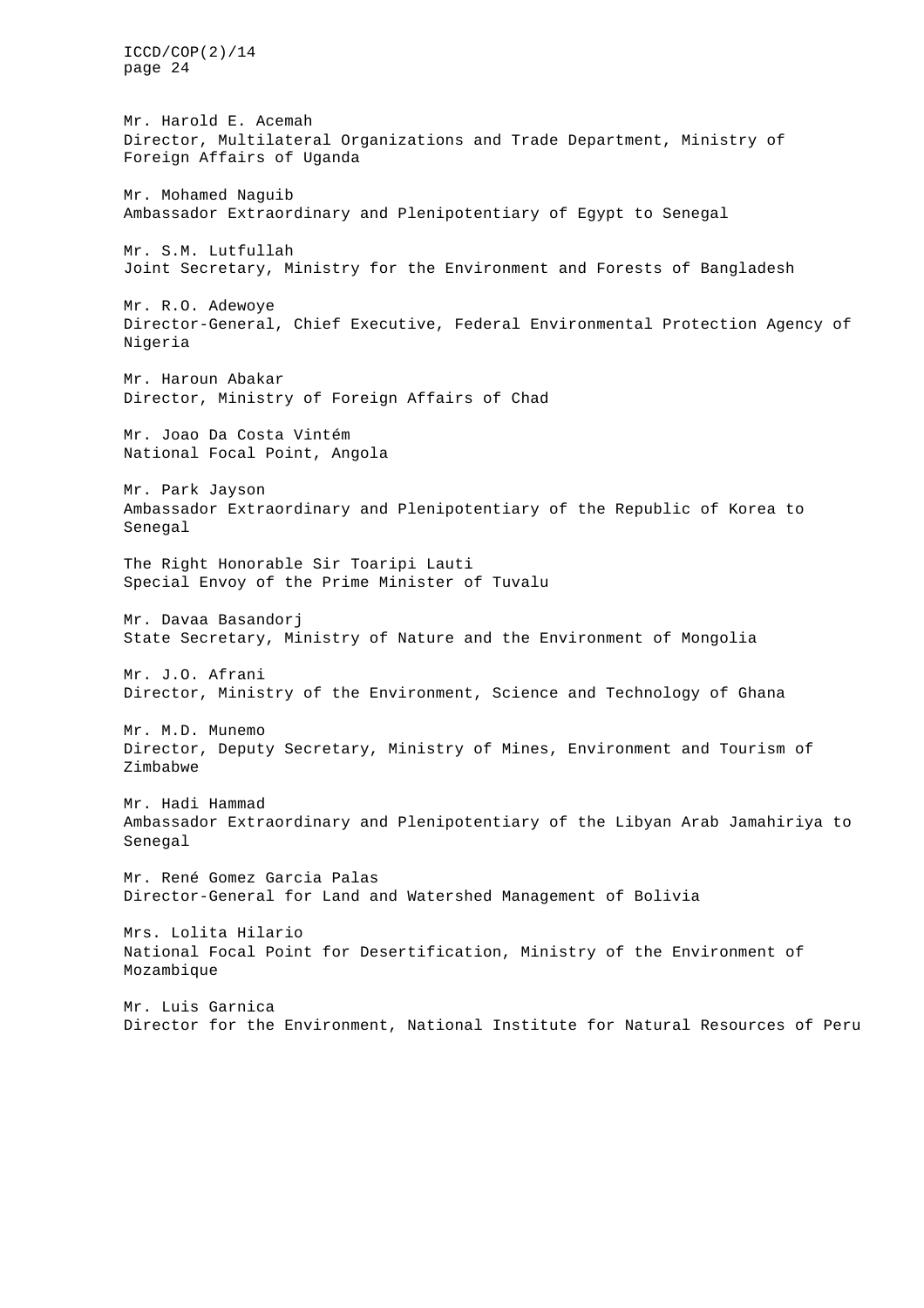Ms. Mathilda Miria-Tairea Legal Counsel for the Ministry of Works, Energy and Physical Planning of the Cook Islands

Mr. Carlos Valarezo Adviser, Ministry of the Environment of Ecuador

Mr. Jean Clément Director, Forestry Resources Division, Forestry Department of the Food and Agriculture Organization of the United Nations

Mr. Lev Komlev Senior Economic Affairs Officer of the United Nations Conference on Trade and Development

Mr. El-Amin Dafallah Minister for Agriculture and Forestry of the Sudan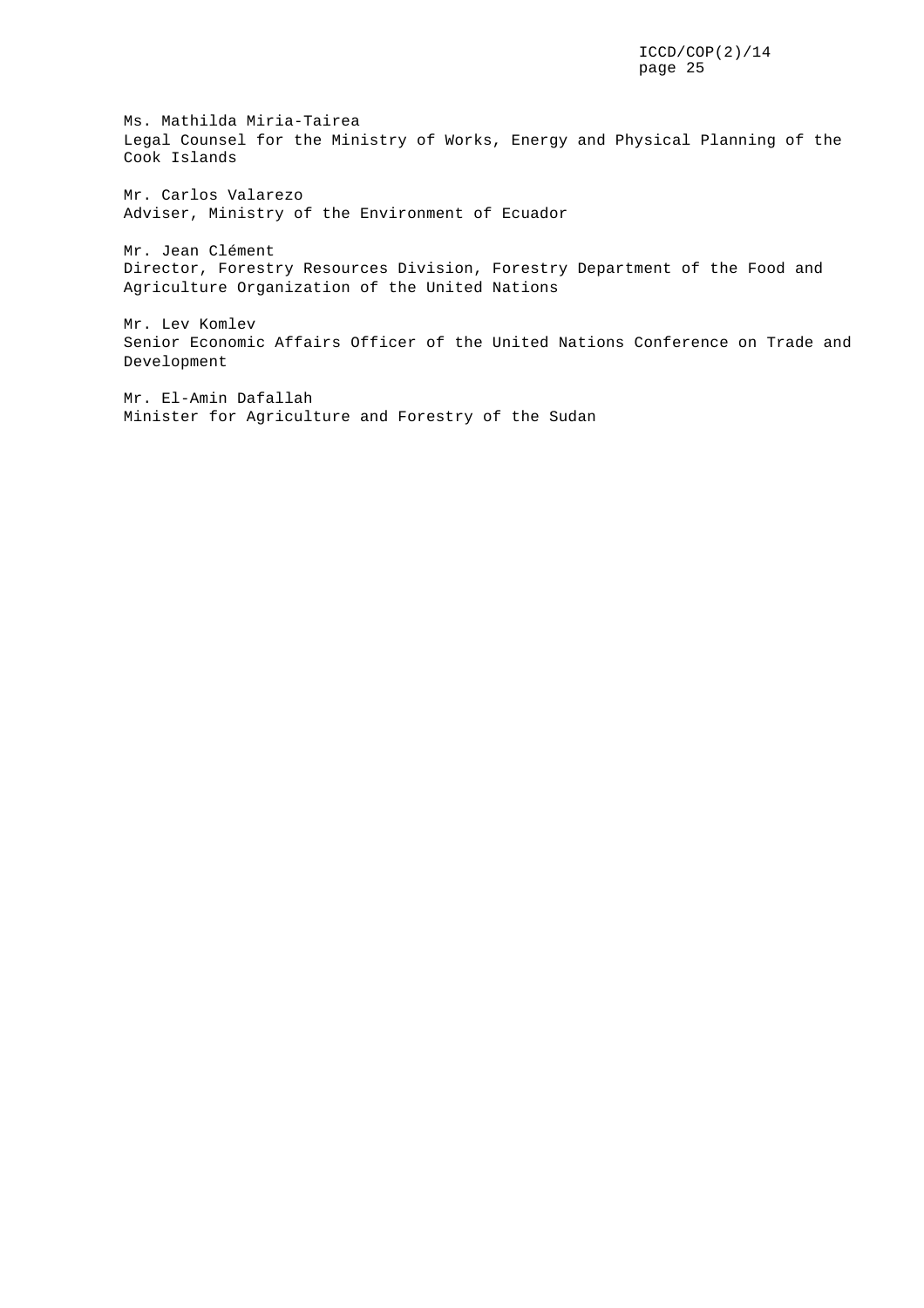#### Annex IV

#### PRESIDENT'S SUMMARY OF STATEMENTS MADE DURING THE SPECIAL SEGMENT

1. Over a period of two days, the participants in the high-level segment outlined the contributions made by their countries and organizations towards the effective implementation of the Convention to Combat Desertification. The discussions were enhanced by the presence of a large number of ministers, senior governmental officials, representatives of specialized agencies and institutions in the United Nations system, interregional and regional organizations and other bodies.

2. The participants welcomed the efforts made by the secretariat to make the Convention a universal instrument and the actions undertaken to implement it.

3. Many delegations from the worst-affected regions described the progress made in their programmes of action at the national, subregional and regional levels. They cited the principal difficulties hampering the implementation of the Convention in those regions and appealed for the strengthening of cooperation with their principal development partners.

4. The participants also raised a number of issues which should be highlighted:

- The delay in the establishment of the Global Mechanism and the need to make it operational as rapidly as possible.
- Efforts to take greater account of the requirements for funding of desertification control activities by the Global Environment Facility.
- The lack of a body to monitor the implementation of the Convention. However, the participants welcomed the informal exchange held on national programmes of action, a forum which helped to clarify the state of progress in the implementation of the Convention.
- It was also suggested that provision should be made for a protocol for the implementation of the Convention containing quantifiable commitments to be submitted to the next session of the Conference of the Parties. This proposal was endorsed by a number of delegations.
- To take steps to make the year 2000 the starting point for the decade to combat desertification.

5. The States parties were also addressed by the President of the National Assembly of Senegal, who introduced to them the declaration adopted by the round table of parliamentarians concerning the implementation of the Convention to Combat Desertification. The Conference took note of the declaration with satisfaction.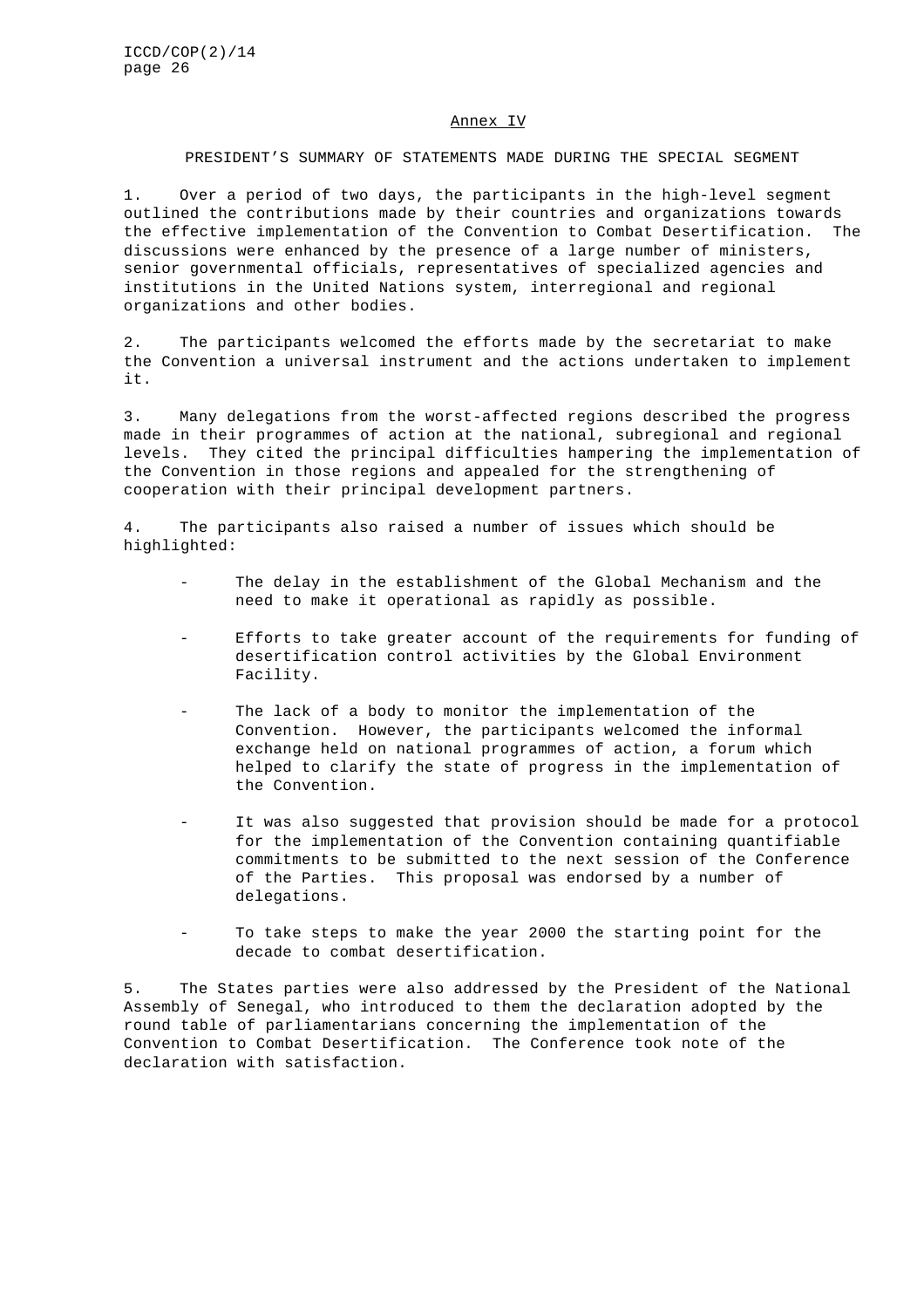#### Annex V

### DECLARATION BY MEMBERS OF PARLIAMENTS

### Regarding the process of implementation of the United Nations Convention to Combat Desertification

I. We, the Parliamentarians invited to meet in Dakar, Senegal, on 7 December 1998 by the Convention secretariat, the National Assembly of Senegal and the Inter-Parliamentary Union in the context of the second session of the Conference of the Parties to the United Nations Convention to Combat Desertification in those Countries Experiencing Serious Drought and/or Desertification, particularly in Africa, declare that:

1. We are deeply alarmed by the impact of desertification which affects 3,600 million hectares, representing 70 per cent of the potential productive land in arid zones. The rapidity of this progression means that there is a loss of 6 million hectares annually. We are conscious of the gravity of the situation in different regions of the world as in Africa, a continent where deserts or arid zones constitute two thirds of the total land area and 73 per cent of the arid land is already seriously or moderately degraded; in Asia where around 1,400 million hectares are affected by desertification, which corresponds to 71 per cent of the arid land of the continent which is moderately or severely degraded; in Latin America, where nearly three quarters of the arid land is moderately or severely degraded and the Mediterranean, where almost two thirds of the arid land is severely degraded; the countries of Central and Eastern Europe, where 40 per cent to 80 per cent of the arid land is severely degraded;

2. It is intolerable that at the beginning of the twenty-first century nearly 1 billion men, women and children, are permanently threatened by desertification; that hundreds of millions of people suffer from a chronic shortage of basic necessities such as water; and that millions of "environmental refugees" are forced to abandon their native land to seek relief elsewhere;

3. We share fully the founding premise of the United Nations Convention to Combat Desertification, according to which sustainable development cannot be attained unless:

- (i) It is oriented towards people in protecting the interests of the affected populations and eradicates poverty;
- (ii) It involves these populations fully in the decision-making process, in measures for the protection of the environment and in the struggle against desertification;
- (iii) It includes the dimension of the fight against poverty.

4. We believe that desertification, poverty, famine, social and political disturbances, wars, migration and the displacement of populations, which have led many times to new and most serious degradation of the natural environment, are all interconnected;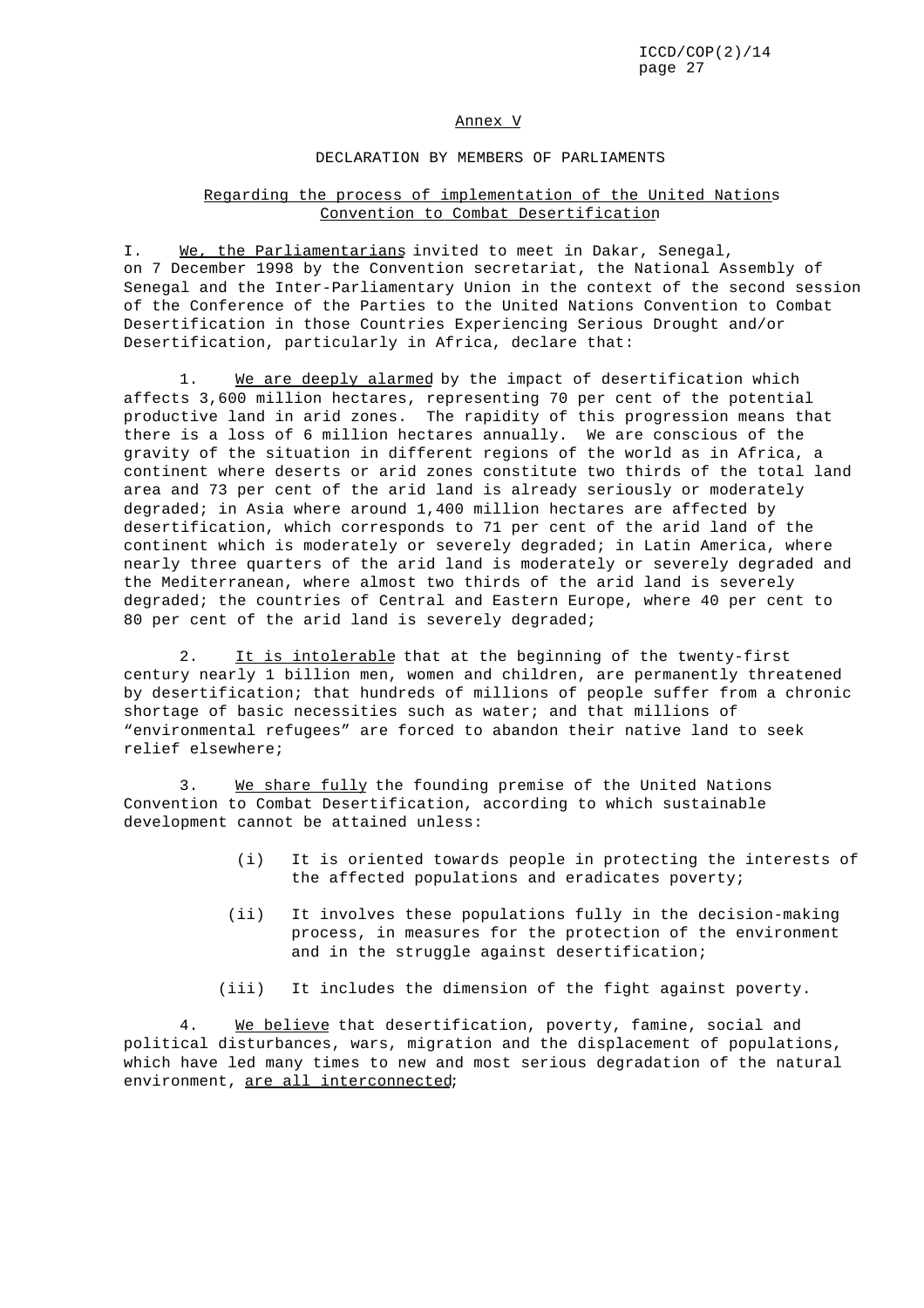5. We take note of the serious budgetary constraints of the poorest affected countries, which still have to devote a considerable proportion of their scant financial resources to debt repayment and servicing.

II. Affirming our total commitment, as Parliamentarians, to contribute fully to the implementation of the Convention, in countries that are Parties to the Convention:

6. We support where necessary the adoption or the strengthening of legislation concerning the fight against desertification and the preservation of the ecosystems in all the affected countries;

7. We subscribe to the promotion of policies and the strengthening of appropriate institutional frameworks for the favourable development of cooperation among the countries affected by desertification and their partners in development;

8. We support the strengthening of social, education and health policies through public awareness campaigns about the negative effects of desertification as well as the participation of youth and women in the development programmes;

9. We subscribe to the integration of the main provisions of the Convention in national policies for sustainable development;

10. We subscribe to the initiative that the year 2000 be the starting point of the decade to combat desertification;

11. We support fully the initiatives of agencies, donor countries and civil society to mobilize financial assistance for the promotion of sustainable development in poorest countries with fragile ecosystems, through the Convention's Global Mechanism.

III. We undertake to promote in our respective Parliaments:

12. The follow-up to implementation of the Convention, making full use of the mechanisms available in our Parliaments to monitor government action and thus ensure that the Convention is fully implemented;

13. The formulation of national legislation and its harmonization with the provisions of the Convention;

14. The inclusion of the combat against desertification in the overall agendas of our national Governments so as to make the combat a priority matter for our countries and also our regional and subregional organizations;

15. The formulation of national action programmes covering water management and applied agricultural research in the poorest countries affected by desertification and others as necessary, and their financing in accordance with the provisions of the Convention;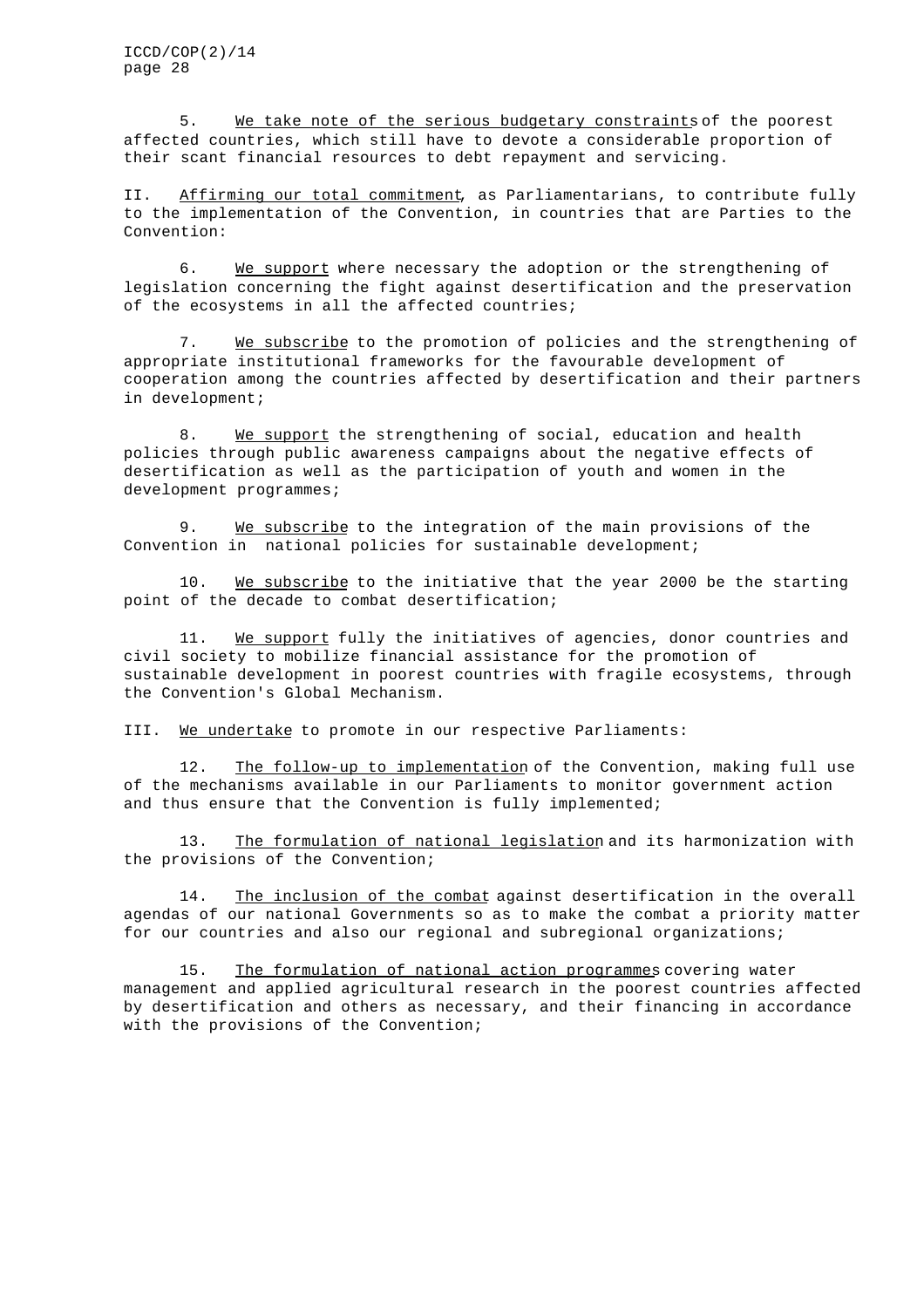16. The adoption of practical measures to include environmental education, in particular the fight against desertification, in school curricula.

IV. We are deeply convinced of the need to undertake far-reaching action with the main priorities:

17. To promote forms of regional and subregional cooperation, favourable to improving relations between our relevant intergovernmental organizations;

18. To set up, at the local level, action programmes based on the reforestation and rehabilitation of land which involves all stakeholders in the field, in particular the education system and representatives of civil society, especially youth and women's associations;

19. To define action programmes involving international organizations, including United Nations agencies, donors, national institutions, elected representatives, NGOs, and the local population, in particular resource users, both men and women, to promote the objectives of the Convention;

20. As appropriate in the case of poorest affected countriesto expand debt-for-nature swaps for land rehabilitation and reforestation.

V. We Parliamentarians address an urgent appeal:

21. To all relevant participants in civil society, such as financial institutions, personalities in the fields of finance, commerce, sport, the media and the arts, to support the mobilization of financial resources to support the fight against desertification which is under way in the developing countries most seriously affected by desertification and drought;

22. To academic institutions, the scientific community and research centres for their support in the various tasks of implementing the Convention in affected countries with particular regard to the needs of developing countries;

23. To the Inter-Parliamentary Union to give the widest publicity possible to this Declaration and, notably that it be transmitted to all national parliaments for their attention;

24. To the secretariat of the United Nations Convention to Combat Desertification to continue the actions taken up to this time to support the countries affected by desertification, and to take all necessary measures to make the present declaration universally known;

25. To the secretariats of the CCD and the Inter-Parliamentary Union to take follow-up action on the present meeting and organize similar meetings in conjunction with future conferences of the Parties.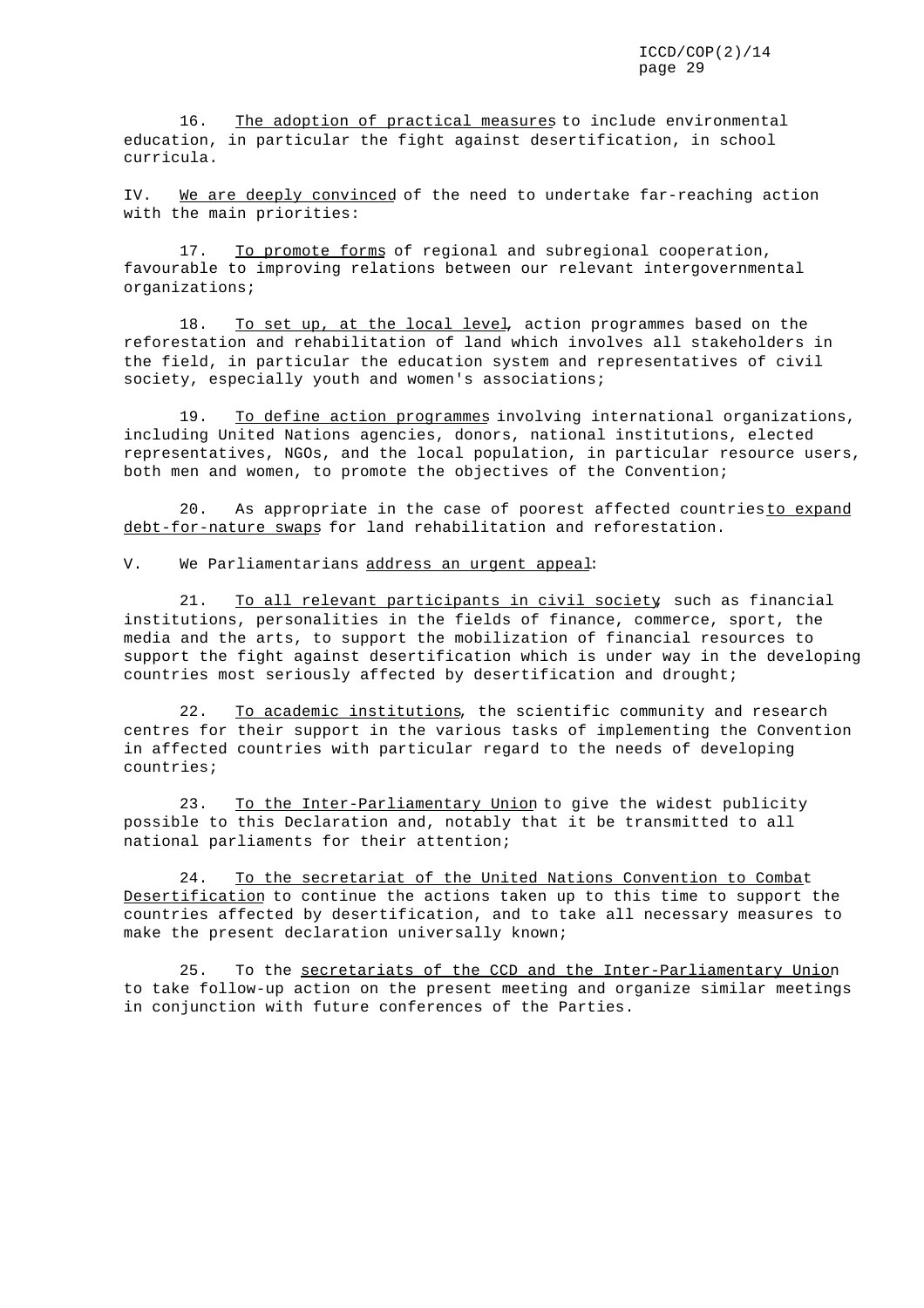#### Annex VI

#### SUMMARIES OF STATEMENTS MADE AT THE CLOSING CEREMONY

### CCD secretariat

1. The Executive Secretary of the CCD secretariat thanked the host country for the organization of the Conference and confirmed the full commitment of the secretariat to accomplish its mandate and assist countries in the implementation of the Convention. He called for an increased mobilization of the international community to assist affected countries in the implementation of programmes that allow reaching priority goals such as food security, rural development, efficient water management, etc. He recalled the full involvement of non-governmental organizations, of the media and of Parliamentarians in supporting the Convention.

#### Indonesia

2. Partnership is the core element of the Convention negotiations. There is high expectation that the Global Mechanism will be able to fully operate in its main functions by COP 3, and it will be the countries' responsibility to enhance the necessary mobilization of funds and transfer of technology.

#### Austria

3. Dialogue has been a central element of these negotiations, both among delegations, in particular on the national action programme process, and between delegations and non-governmental organizations, and it represents the basis for real progress towards concrete results in affected countries at the national and local levels. The European Union confirms its commitment to support affected countries, and welcomes the initiative to launch the discussion on Annex V. Europe stresses the need to stick to the rules set by the text of the Convention as the basis for a cooperative atmosphere among countries, and encourages all countries to elaborate policies and priorities on the basis of the spirit of the CCD. As many initiatives are being implemented at the international level to combat desertification by a number of different actors, the European Union stresses the need to harmonize them and enhance synergies.

#### Armenia

4. Eastern Europe welcomes the launching of the process of elaboration of Annex V.

#### Canada

6. The JUSSCANZ countries express their concern that more work remains to be done, in particular concerning the medium-term strategy of the CCD secretariat, and welcomes the growing interest in the Convention. In particular, it welcomes a new member country and expects others to join soon.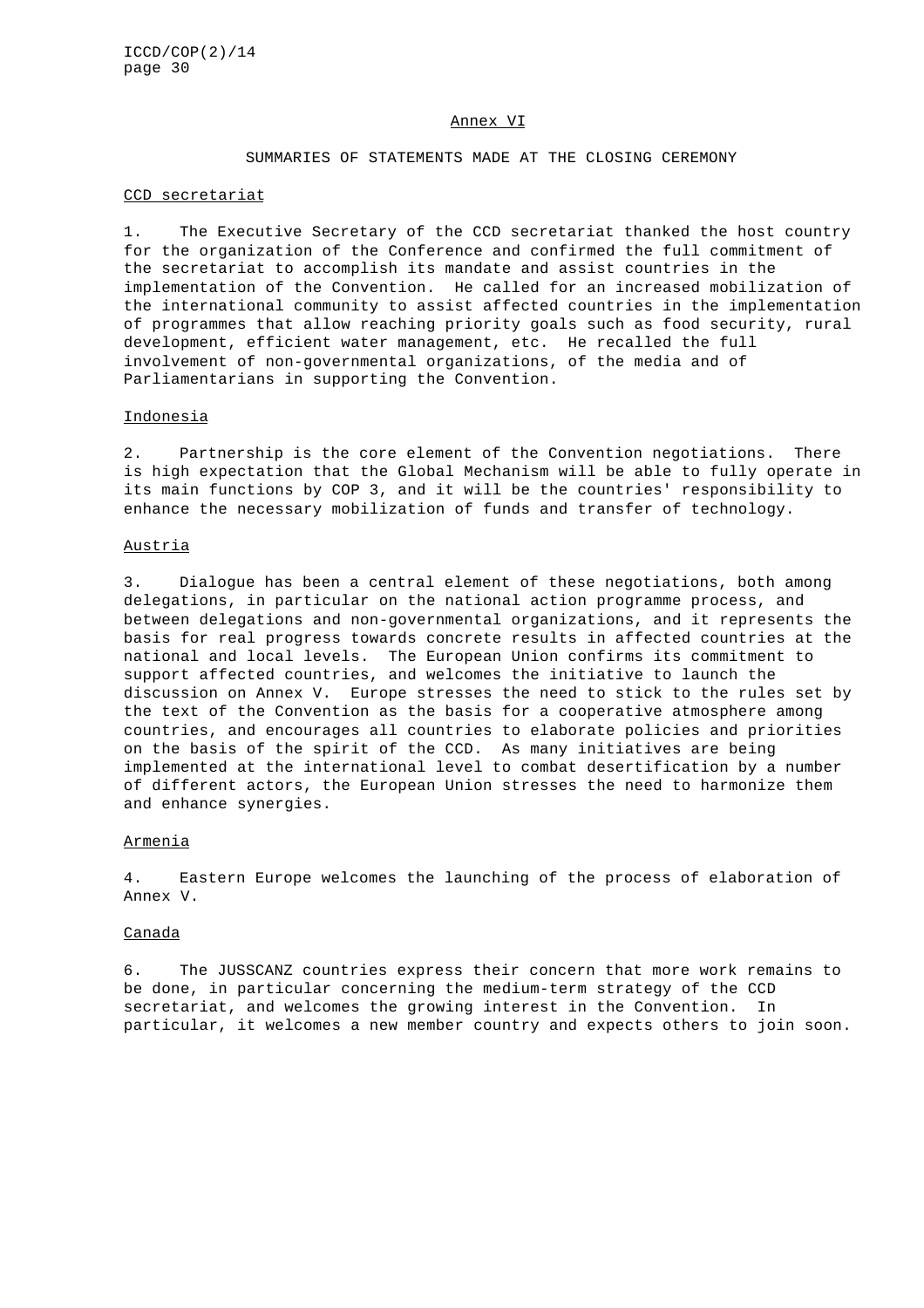### **Haiti**

7. The Convention represents a fundamental tool of hope for GRULAC countries, which place hope in the full support of the international community for the prompt implementation of the CCD.

### Islamic Republic of Iran

8. The speaker thanked the Senegalese Government and the Conference on behalf of the Asian Group.

### Prime Minister of Senegal

9. The Prime Minister of Senegal, speaking on behalf of the President of Senegal, greeted the participants and highlighted the significance of holding the COP 2 in Africa, and in particular in Senegal, as a sign of the solidarity of the international community towards the continent which is most severely affected by drought and desertification. Desertification entails social and economic as well as environmental imbalances, and represents one of the major challenges ahead of the international community for which an adequate response needs to be mobilized.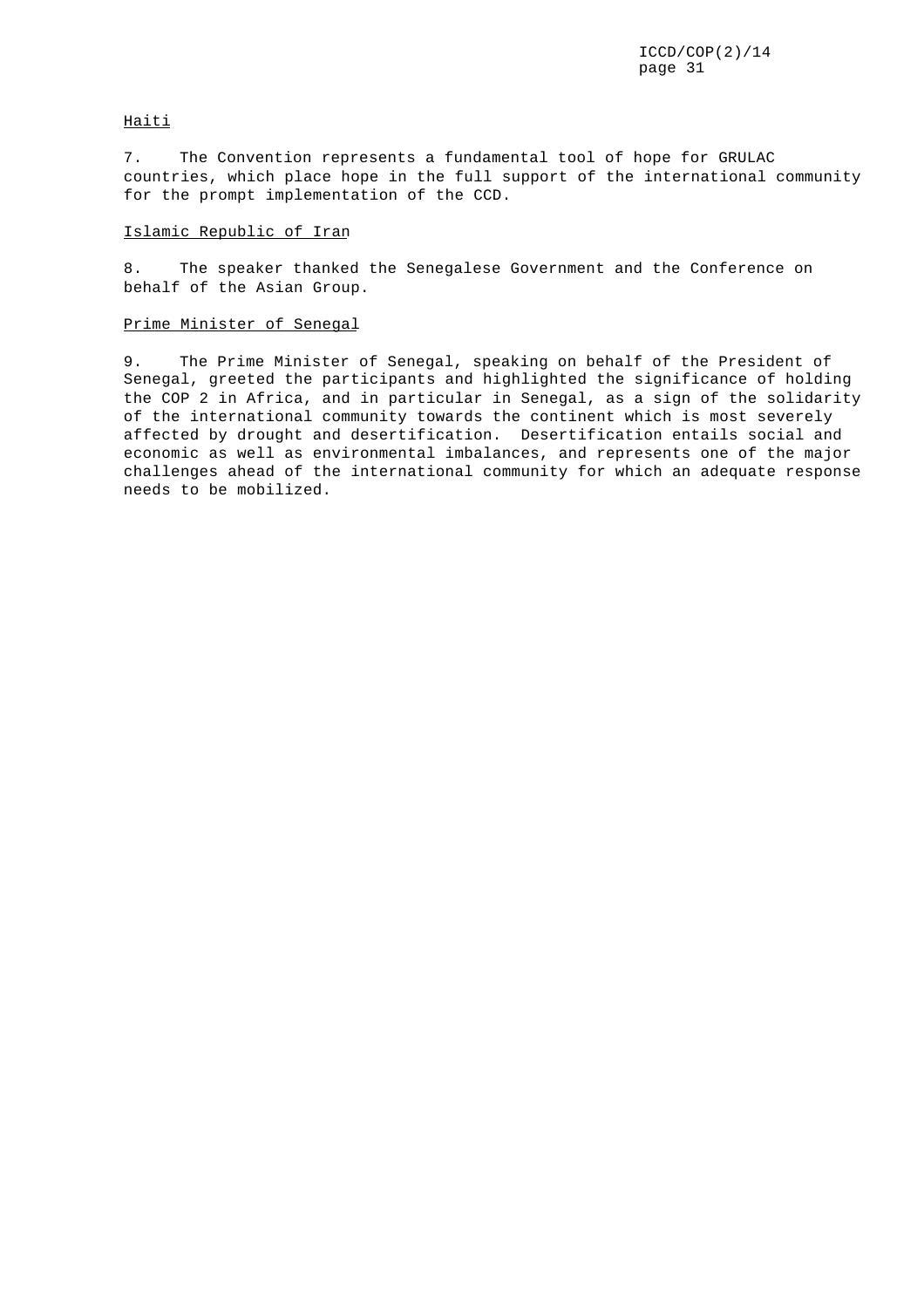#### Annex VII

LIST OF DOCUMENTS BEFORE THE CONFERENCE OF THE PARTIES AT ITS SECOND SESSION

| $ICCD/COP(2)/1$ and $Corr.1$ | Adoption of the agenda and organization of work |
|------------------------------|-------------------------------------------------|
| ICCD/COP(2)/2                | Programme and budget: adjustment to the         |

- Convention budget and programme for 1999
- ICCD/COP(2)/3 and Add.1 Programme and budget: review of the situation as regards extrabudgetary funds in 1998
- ICCD/COP(2)/4 Review of the report of the Global Mechanism on its activities, and the provision of guidance to it
- ICCD/COP(2)/4/Add.1 Review of the report of the Global Mechanism on its activities, and the provision of guidance to it: draft memorandum of understanding with the International Fund for Agricultural Development on the Global Mechanism
- ICCD/COP(2)/5 Review of the implementation of the Convention and of its institutional arrangements, including support to regional action programmes

ICCD/COP(2)/6 Medium-term strategy for the secretariat

- ICCD/COP(2)/7 Promotion and strengthening of relationships with other relevant conventions
- ICCD/COP(2)/8 and Corr.1 Designation of a permanent secretariat and and Add.1 arrangements for its functioning: headquarters agreement with the Government of Germany
- ICCD/COP(2)/8/Add.2 Designation of a permanent secretariat and arrangements for its functioning: relocation of the Convention secretariat to Bonn and possible liaison arrangements

ICCD/COP(2)/9 Designation of a permanent secretariat and arrangements for its functioning: institutional linkage

- ICCD/COP(2)/10 Consideration with a view to adopting, pursuant to article 27 of the Convention, procedures and institutional mechanisms for the resolution of questions that may arise with regard to implementation
- ICCD/COP(2)/11 and Add.1 Maintenance of the roster of experts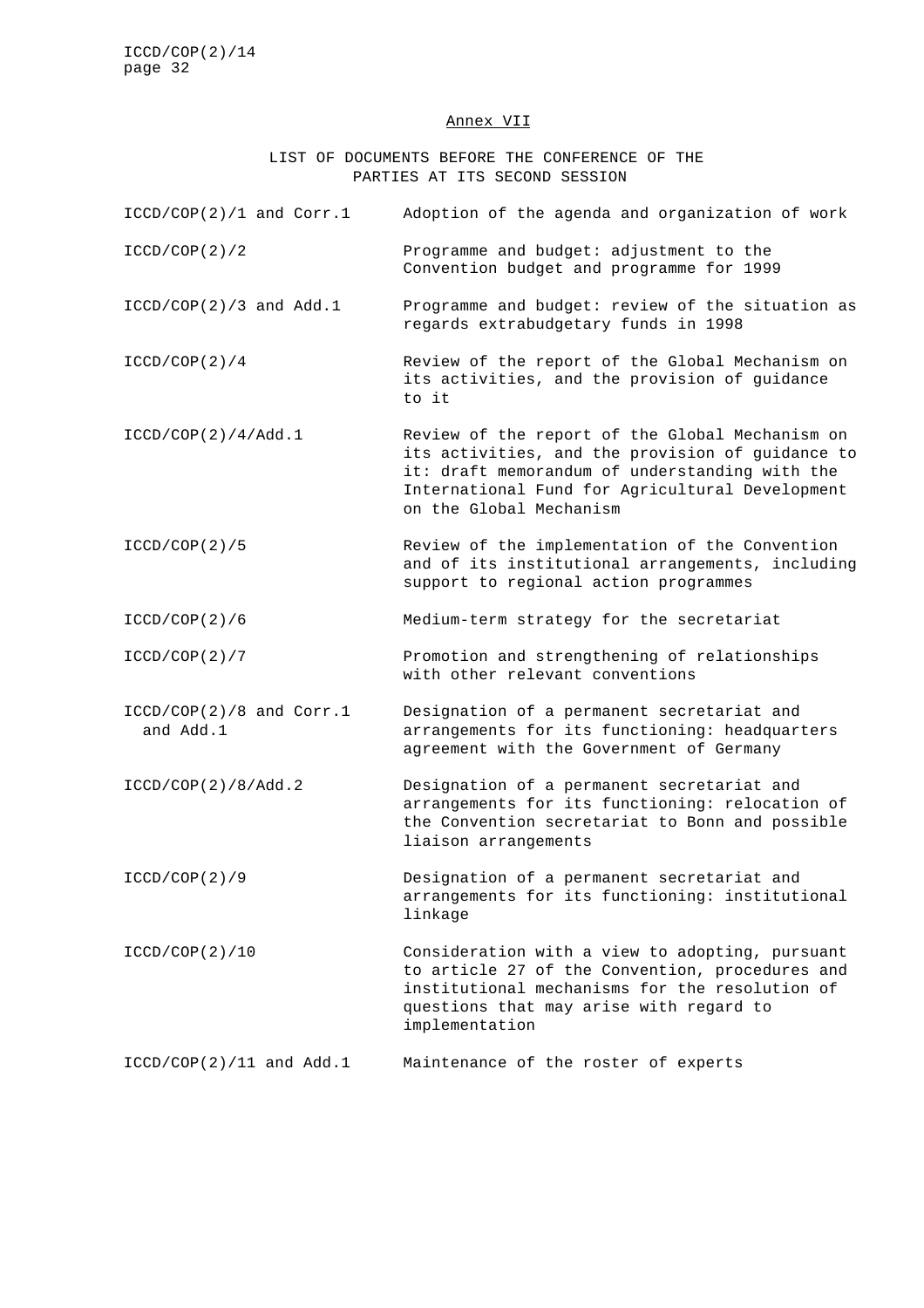- ICCD/COP(2)/12 and Add.1 Accreditation of non-governmental and intergovernmental organizations, admission of observers
- ICCD/COP(2)/13 and Rev.1 Credentials of delegations
- ICCD/COP(2)/CST/1 Adoption of the agenda and organization of work
- ICCD/COP(2)/CST/2 Survey and evaluation of existing networks, institutions, agencies and bodies
- ICCD/COP(2)/CST/3 Benchmarks and indicators
- ICCD/COP(2)/CST/3/Add.1 Benchmarks and indicators: report of the ad hoc panel
- ICCD/COP(2)/CST/4 Report on the work of other bodies performing work similar to that envisaged for the Committee on Science and Technology
- ICCD/COP(2)/CST/5 Synopsis of reports on traditional knowledge
- ICCD/COP(2)/INF.1 Arrangements for the second session of the Conference of the Parties: preliminary information for participants
- ICCD/COP(2)/INF.2 Programme and budget: review of the situation as regards extrabudgetary funds in 1998: summary report
- ICCD/COP(2)/INF.3 Status of ratification of the United Nations Convention to Combat Desertification
- ICCD/COP(2)/INF.4 Preliminary list of focal points
- ICCD/COP(2)/CRP.1 Report on behalf of the President of the International Fund for Agricultural Development
- ICCD/COP(2)/CRP.2 Report of the current Chair of the Facilitation Committee
- ICCD/COP(2)/CRP.3 Amendments to the draft decisions recommended by the Committee on Science and Technology for adoption by the Conference of the Parties
- ICCD/COP(1)/11 Report of the Conference of the Parties on its first session, held in Rome from 29 September to 10 October 1997: Part One
- ICCD/COP(1)/11/Add.1 Report of the Conference of the Parties on its and Corr.1 first session, held in Rome from 29 September to 10 October 1997: Part Two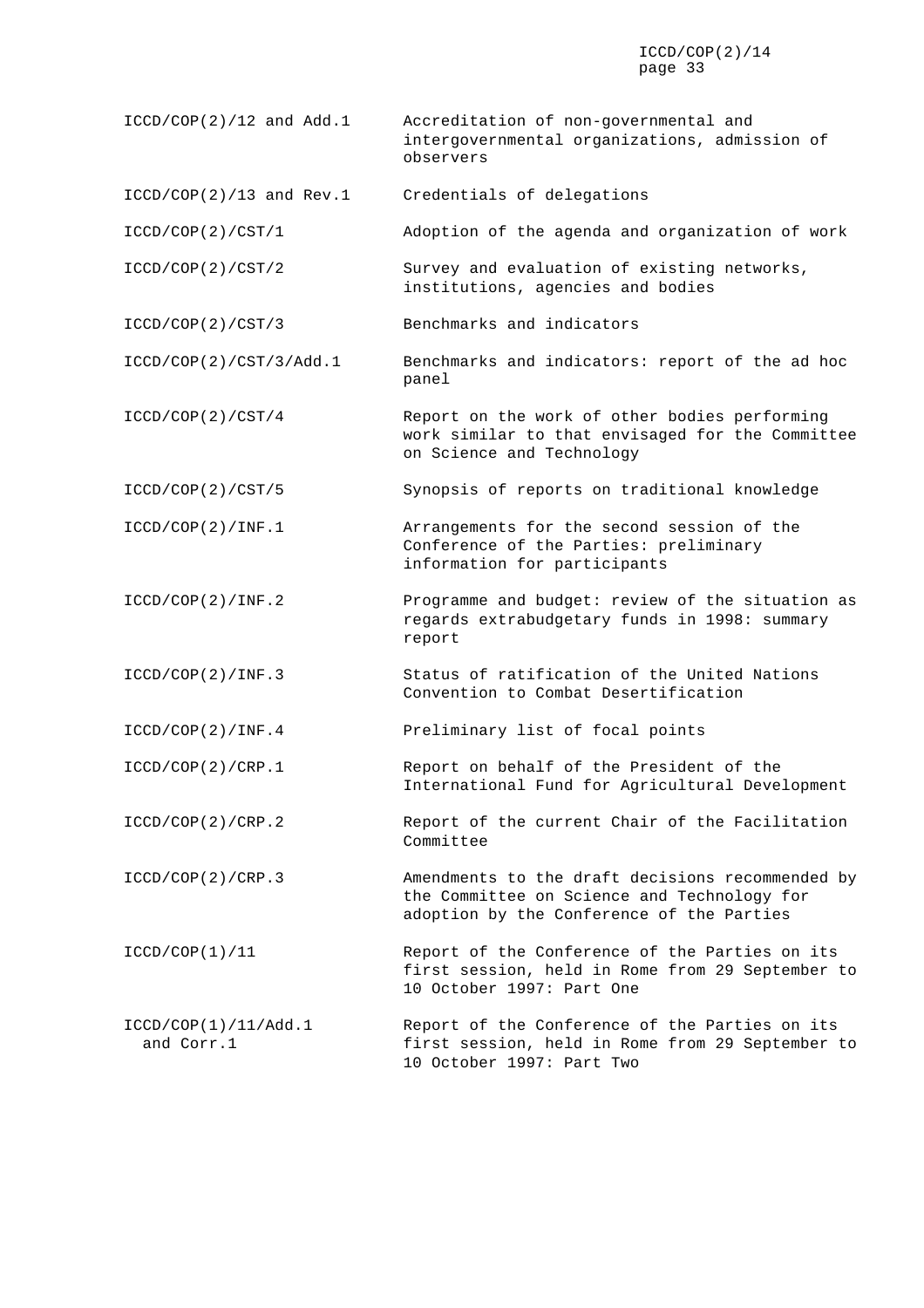| ICCD/COP(2)/14<br>page 34        |                                                                                                                                                                                                                                           |
|----------------------------------|-------------------------------------------------------------------------------------------------------------------------------------------------------------------------------------------------------------------------------------------|
| ICCD/COP(2)/L.1                  | Roster of independent experts; other bodies<br>performing work similar to that envisaged for<br>the Committee on Science and Technology                                                                                                   |
| ICCD/COP(2)/L.2                  | Comment and recommendation of the CST on the<br>report of the ad hoc panel on benchmarks and<br>indicators contained in document<br>ICCD/COP(2)/CST/3/Add.1                                                                               |
| ICCD/COP(2)/L.3<br>and Rev.1     | Work programme of the Committee on Science and<br>Technology                                                                                                                                                                              |
| ICCD/COP(2)/L.4<br>and $Rev.1-2$ | Traditional knowledge                                                                                                                                                                                                                     |
| ICCD/COP(2)/L.5                  | Programme and budget: programme of work for the<br>third and fourth sessions of the Conference of<br>the Parties: ordinary sessions of the Conference<br>of the Parties                                                                   |
| ICCD/COP(2)/L.6                  | Programme and budget: programme of work for the<br>third and fourth sessions of the Conference of<br>the Parties                                                                                                                          |
| ICCD/COP(2)/L.7                  | Solidarity with Central America                                                                                                                                                                                                           |
| ICCD/COP(2)/L.8                  | Review of the implementation of the Convention<br>and of its institutional arrangements, including<br>support to regional programmes: procedures for<br>the communication of information and review of<br>implementation                  |
| ICCD/COP(2)/L.9                  | Review of the implementation of the Convention<br>and of its institutional arrangements, including<br>support to regional programme                                                                                                       |
| ICCD/COP(2)/L.10<br>and Rev.1    | Administrative and support arrangements for the<br>secretariat, including interim arrangements                                                                                                                                            |
| ICCD/COP(2)/L.11                 | Designation of a permanent secretariat and<br>arrangements for its functioning: headquarters<br>agreement with the Government of Germany                                                                                                  |
| ICCD/COP(2)/L.12<br>and Rev.1    | Review of the implementation of the Convention<br>and of its institutional arrangements, including<br>support to regional implementation: regional<br>implementation annexes and interregional<br>programmes and platforms of cooperation |
| ICCD/COP(2)/L.13                 | Survey and evaluation of existing networks,<br>institutions, agencies and bodies                                                                                                                                                          |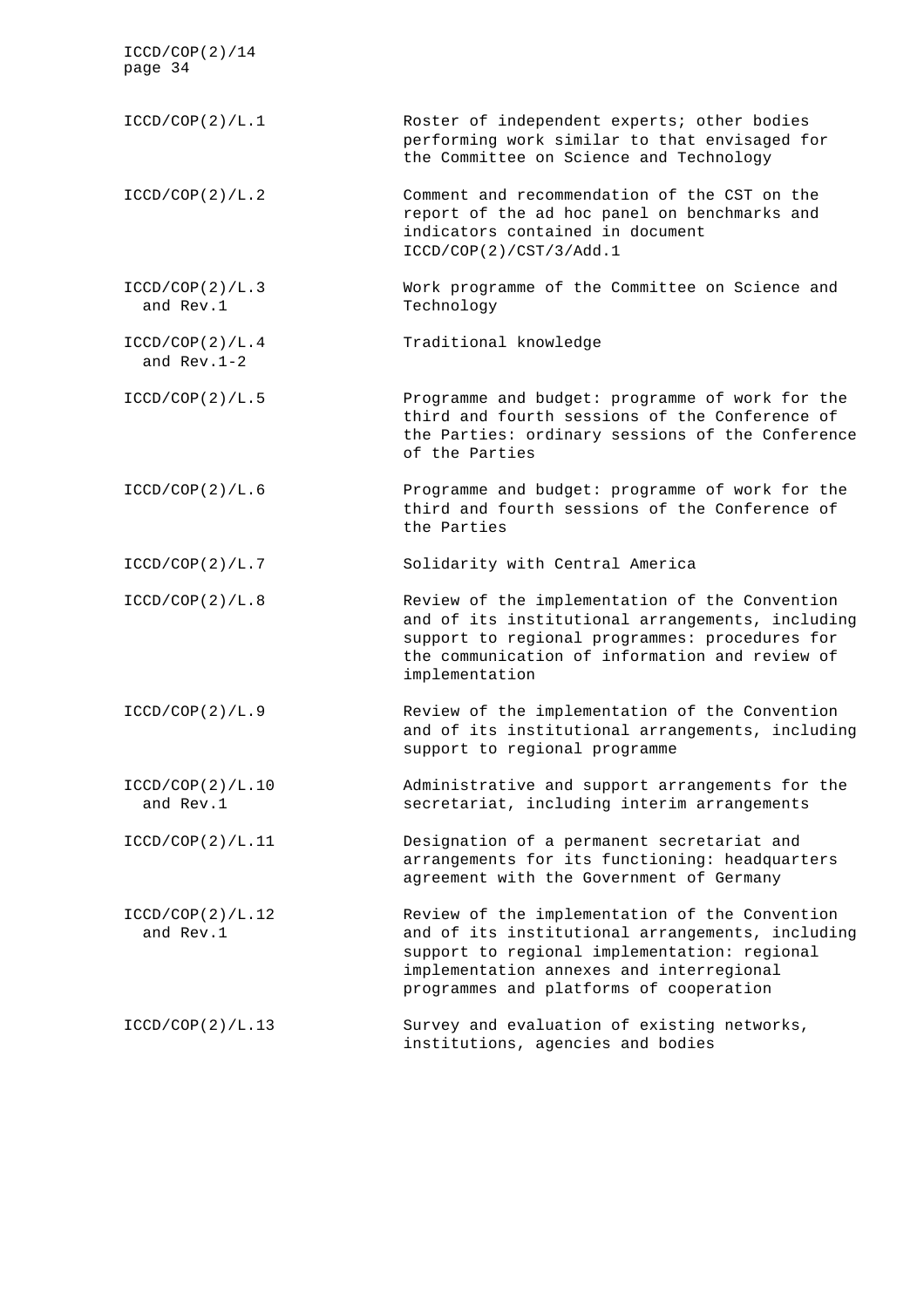| ICCD/COP(2)/L.14               | Procedures for the communication of information<br>and review of implementation                                                                                                                                      |
|--------------------------------|----------------------------------------------------------------------------------------------------------------------------------------------------------------------------------------------------------------------|
| ICCD/COP(2)/L.15               | Questions concerning implementation and<br>arbitration                                                                                                                                                               |
| ICCD/COP(2)/L.16               | Cooperation with other conventions and<br>international bodies                                                                                                                                                       |
| ICCD/COP(2)/L.17<br>and Rev.1  | Agreement concerning the headquarters of the<br>permanent secretariat of the Convention                                                                                                                              |
| ICCD/COP(2)/L.18               | Global Mechanism                                                                                                                                                                                                     |
| ICCD/COP(2)/L.19               | Memorandum of understanding between the<br>Conference of the Parties and the International<br>Fund for Agricultural Development regarding the<br>modalities and administrative operations of the<br>Global Mechanism |
| ICCD/COP(2)/L.20               | Collaboration with other conventions                                                                                                                                                                                 |
| ICCD/COP(2)/L.21               | Medium-term strategy of the secretariat                                                                                                                                                                              |
| ICCD/COP(2)/L.22               | Annexes on arbitration and conciliation<br>procedures                                                                                                                                                                |
| ICCD/COP(2)/L.23               | Regional cooperation between countries of<br>eastern and central Europe                                                                                                                                              |
| ICCD/COP(2)/L.24               | Outstanding rules of procedure                                                                                                                                                                                       |
| ICCD/COP(2)/L.25               | Implementation of the Convention                                                                                                                                                                                     |
| ICCD/COP(2)/L.26               | Programme of work of the Conference of the<br>Parties                                                                                                                                                                |
| ICCD/COP(2)/L.27               | Date and venue of the third session of the<br>Conference of the Parties                                                                                                                                              |
| ICCD/COP(2)/L.28               | Adjustment to the Convention budget and<br>programme for 1999                                                                                                                                                        |
| ICCD/COP(2)/L.29<br>and Corr.1 | Report of the session: adoption of the report of<br>the Conference of the Parties                                                                                                                                    |
| ICCD/COP(2)/L.30               | Administrative and support arrangements for the<br>secretariat, including interim arrangements                                                                                                                       |
| ICCD/COP(2)/L.31               | Agreement concerning the headquarters of the<br>permanent secretariat of the Convention                                                                                                                              |